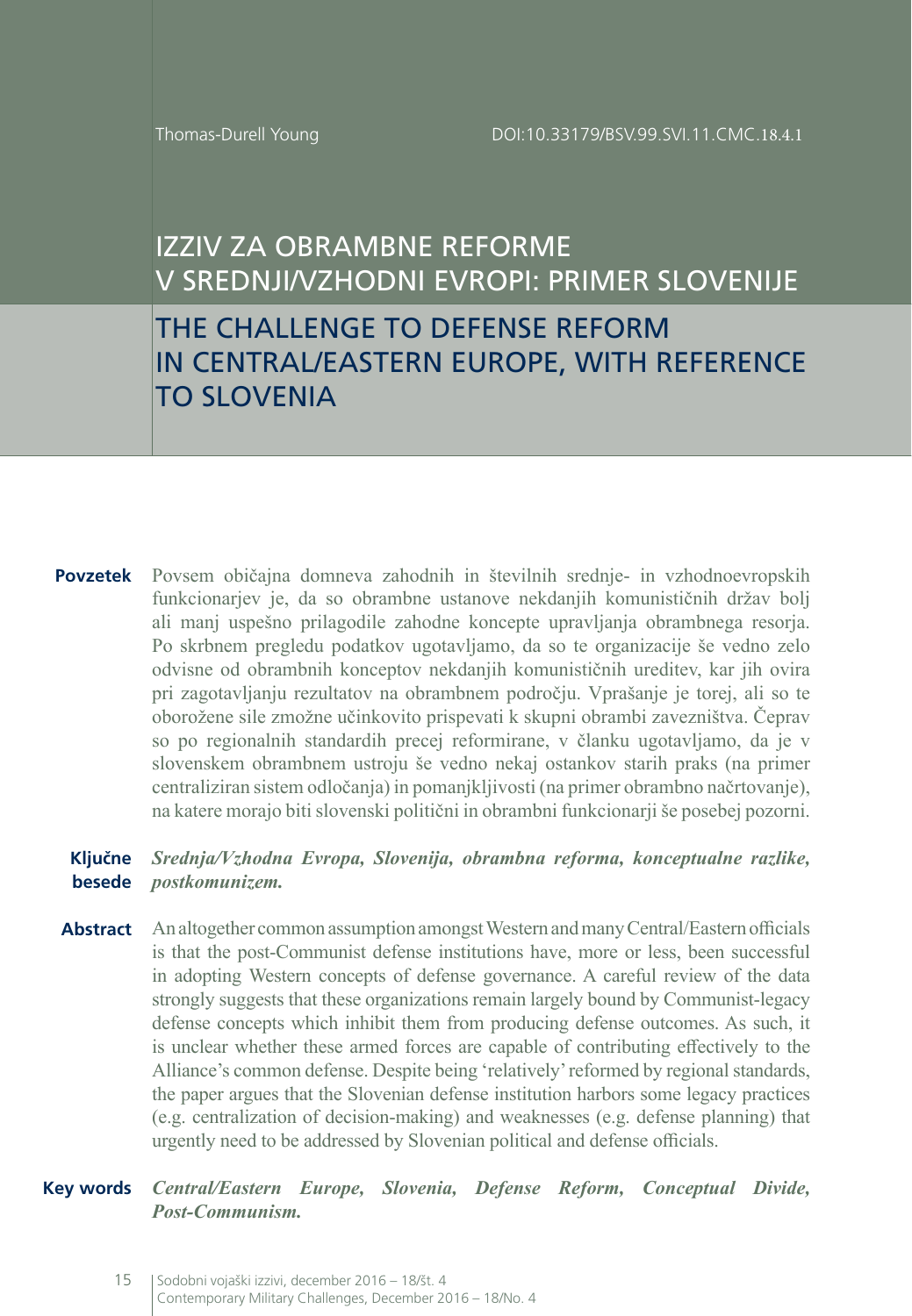**Introduction** A superficial review of the state of development of defense institutions in Central and Eastern Europe shows some remarkable achievements. The Polish and Romanian Air Forces either possess, or are in the process of procuring F-16 multirole fighters, and both the Czech and Hungarian Air Forces are equipped with Swedish JAS 39 Gripens. Most of these countries have deployed forces to wars in Afghanistan and Iraq, and have developed, *inter alia*, enviable Special Operations Forces. Arguably the most 'reformed' armed forces have achieved this status due to the fact that they have undertaken extensive and prolonged deployments of forces to wars, e.g. Poland, Slovenia, and Romania. Yet, a deeper examination of these institutions reveals troubling evidence of a dysfunctionality that ranges from worrisome to simply profound. One would think that Western and NATO defense and diplomatic officials would be expressing concern over the lack of progress of reform in these countries, particularly in the light of Russia's aggressive policies oriented towards Europe. Yet when concern is expressed, it is normally in the form of endless complaints about how few allies are meeting the Alliance's defense spending target of 2% of GDP. Thus, almost by default, there is little attention given as to how truly unreformed they are, when compared to Western defense governance concepts.

> This lack of appreciation of the numerous challenges faced by these defense institutions is troubling on three levels. Firstly, the decline in military capabilities in post-Communist legacy armed forces has occurred at a more accelerated rate than in those of long-standing, Western countries. Modernization efforts in Western European forces may be modest, but these nations still possess world-class lethal and sustainable capabilities. This is mostly not the case with the armed forces of the new NATO members, which are heavily burdened with time-expiring Communistdesigned equipment, and plagued with the continued use of legacy war-fighting concepts that do not conform to democratic governance concepts (e.g. highly centralized command, training to time as opposed to standards, understaffed tactical headquarters, 'push' logistics, etc.) Arguably, unreformed they cannot contribute significantly in crisis or war, and doing so while requiring support from Western countries takes resources that could be better used elsewhere. Secondly, it should be of concern that this decline in military capabilities, managed by ineffectual legacy defense institutions, is occurring in close geographical proximity to Russia. Moscow continues to act as a spoiler in European affairs at the best of times, and is increasingly ignoring agreed post-Cold War norms. One can ponder the wisdom of bringing these Cold War security 'orphans' (Gasteyger, 1991, p. 111) into the Western alliance, but allowing their armed forces simply to atrophy has unwittingly created an 'unfunded 'security liability for NATO. Indeed, as the Ukrainian crisis has demonstrated, countries which have not reformed put themselves at serious risk of Russian-inspired mischief. Thirdly, and importantly for U.S. interests, most, if not all, of nations in Central and Eastern Europe have been very supportive of Western European, and particularly U.S., campaigns both within and outside of Europe and have supported them strongly with troop deployments. That some are reforming too slowly and others are disarming by default should cause alarm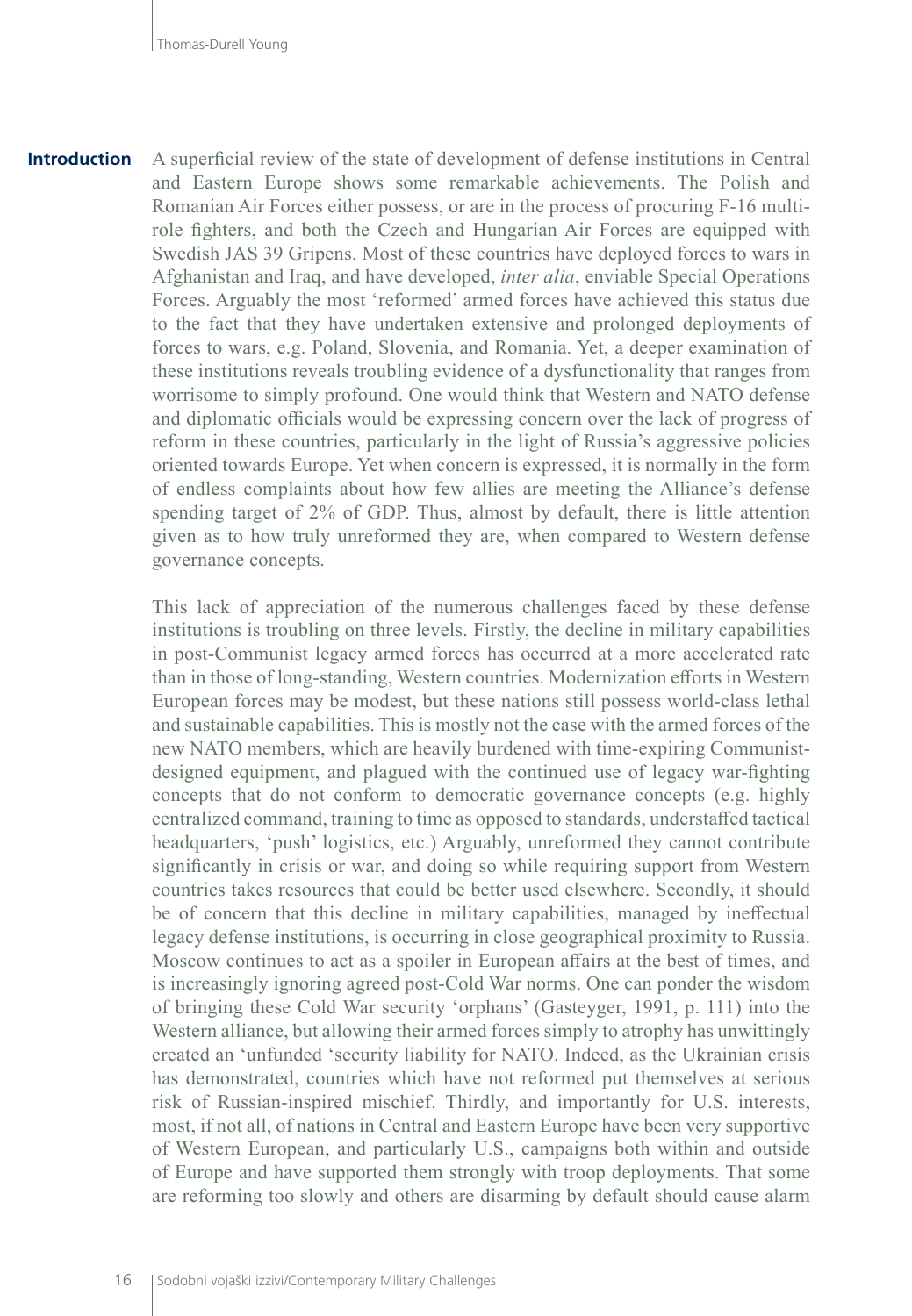bells to be set ringing in Washington. From all angles, therefore, the immediacy of gaining a better understanding of the state of these legacy defense institutions is clear.

The fact that these defense institutions have faced challenges to reform at best, and have atrophied in the worst cases, must be tempered by the fact that there has been no lack of effort to reform their defense institutions and armed forces by adopting liberal democratically-derived defense governance concepts. From the Baltic States which had to establish defense institutions *ab ovo,* to Poland (Michta, 1997, pp. 23-25) and Romania (Barany, 2003, pp. 167-168) with their long traditions of highly professional and, by regional standards, effective *national* defense institutions, great efforts have been made to reform existing or create new operationally-effective, and (in time) financially-efficient, institutions. However, by any dispassionate review of objective data, the ability of post-Communist legacy defense institutions to transform themselves in accordance with Western democratic governance concepts has been modest at best. A review of befuddled concepts, unbalanced structures, and meager defense outcomes paints a picture of troubling widespread ineffectiveness. To wit, the principle of geographically*fixed* territorial defense remains the *de facto* if not *de jure* predominant operational (and mental) concept for a number of key legacy defense institutions, arguably unintentionally undermining the principle of collective defense and the cornerstone of the North Atlantic Alliance, i.e. Article 5.

Other examples of conceptual and definitional confusion in defense governance can be found throughout the region, even in, for example, something as fundamental as what constitutes viable operational formations and professional standards. The Serbian Army has a total number of 13,250 personnel, but is structured around *35* regular battalions. The Lithuanian Army of 3,200 soldiers is organized into *8* battalions. The Moldovan Army of 3,250 is organized into *5* brigades and 4 battalions. Conversely, the Belgian Army has 11,950 personnel organized into approximately 12 battalion-equivalents. The Bosnian defense budget in 2012 was approximately US \$228 million, but the armed forces are assessed by the International Institute for Strategic Studies as possessing little capability of mounting combat operations. This dismal state of affairs exists despite a \$100 million train and equip program launched after the Dayton Peace Accords to enable the new Federation to defend itself, underwritten by the United States and carried out by a private firm employing approximately 200 retired U.S. military personnel (McInnis and Lucas, 2005, pp. 38-39). Bulgarian Air Force pilots can expect to fly only 30 to 40 hours per annum at best, and before the conflict with Russia their Ukrainian counterparts were averaging around 40 hours; however, NATO considers 180 hours per annum constitutes the floor in order to maintain operational proficiency (International Institute for Strategic Studies, 2015, *passim*). These disparate but representative data paint a picture of not only under-funded and hollow units, but also an inability on the part of defense institutions to bring themselves to make 'defense' *fit* within their existing budgets, so as to produce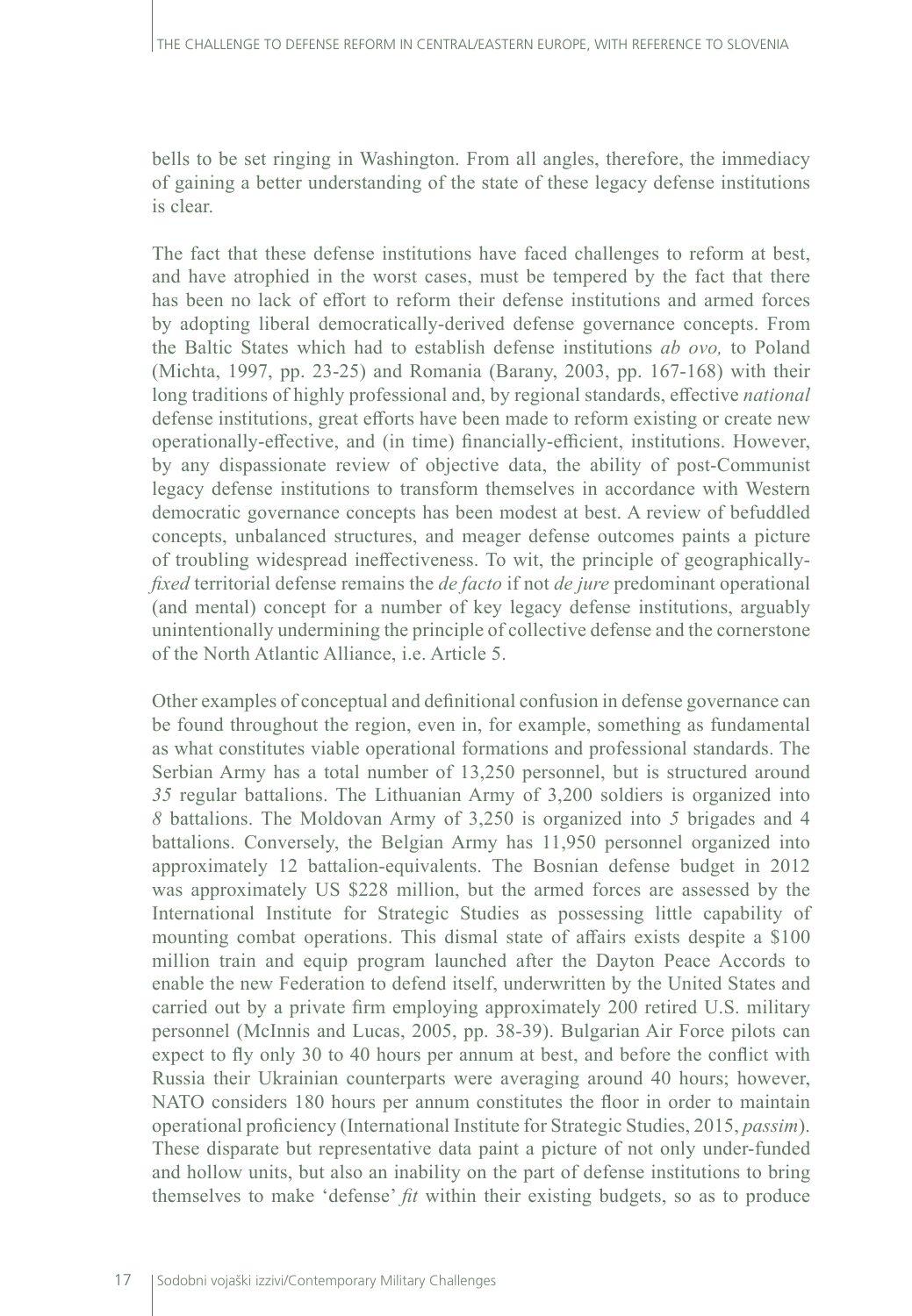measurable defense 'outcomes'. As such, there is an incomplete appreciation in these countries of the need to achieve *capability coherence*. Clearly, emotive and atavistic thinking continues to dominate defense policy and planning: *res ipsa loquitur*.

This article's aim is to present key arguments and facts from a book drafted by the current writer<sup>1</sup> which endeavors to provide a better understanding of the challenges faced by Western and Eastern officials when contemplating the reform of Communistlegacy defense institutions. The data publically available support this article's hypotheses and thereby obviate the need for a formal framework of analysis. Clearly, both officials and analysts need such a resource to provide a deeper understanding of the problem and its causes. For instance, Dicke, Hendrickson, and Kutz argue that the lack of implementation of the 2010 Bulgarian Defense White Paper was due to corruption (Bulgaria, Ministry of Defense, 2014, *passim*). While not ignoring the issue of corruption, it is not clear whether it occurred to these knowledgeable analysts that the lack of implementation of this document could simply be due to bureaucratic inertia and incompetence (Dicke, Hendrickson, Kutz, 2014, *passim*). In so doing, the work addresses five issues, taking the form of hypotheses, which leads to the major argument of the work that there is desperate need for the adoption of new approaches to address the shortcomings identified here. In addition to reviewing the main points raised in the book, the author will address how these questions apply specifically to the Slovenian defense institution, as a means to identifying key areas where reforms still need to be made.

## **1 ASSESSING THE STATE OF DEVELOPMENT OF CENTRAL AND EASTERN EUROPEAN DEFENSE INSTITUTIONS**

There should be little doubt that Western and Eastern political, defense, and military officials have misjudged the severity of the challenges to achieving defense governance within the context of democratic governance concepts. Relying on the wealth of data and analysis that is available in the open-source literature, there can be little argument that overall most of these institutions are, to varying degrees to be sure, in serious need of effective and deep change. Space does not allow for an in-depth presentation of this data, but representative examples are presented throughout this paper. That government institutions are challenged when attempting to bring about systemic change is hardly newsworthy. Yet, it should be acknowledged that it is troubling to see that there appears to be complacency, if not actual ignorance, of this dismal state of affairs, both in the old NATO nations and even in Eastern/Central European capitals. The events in Ukraine since the winter of 2014 have obviously turned a bright light on the potential inadequacies of Communist-legacy defense institutions, but it is not yet clear that this new level of awareness extends to an examination in Western capitals of policies and approaches that have been used to

*<sup>1</sup> Anatomy of European post-Communist Defense Institutions: Mirage of Modernity. London: Bloomsbury Publishers, 2017.*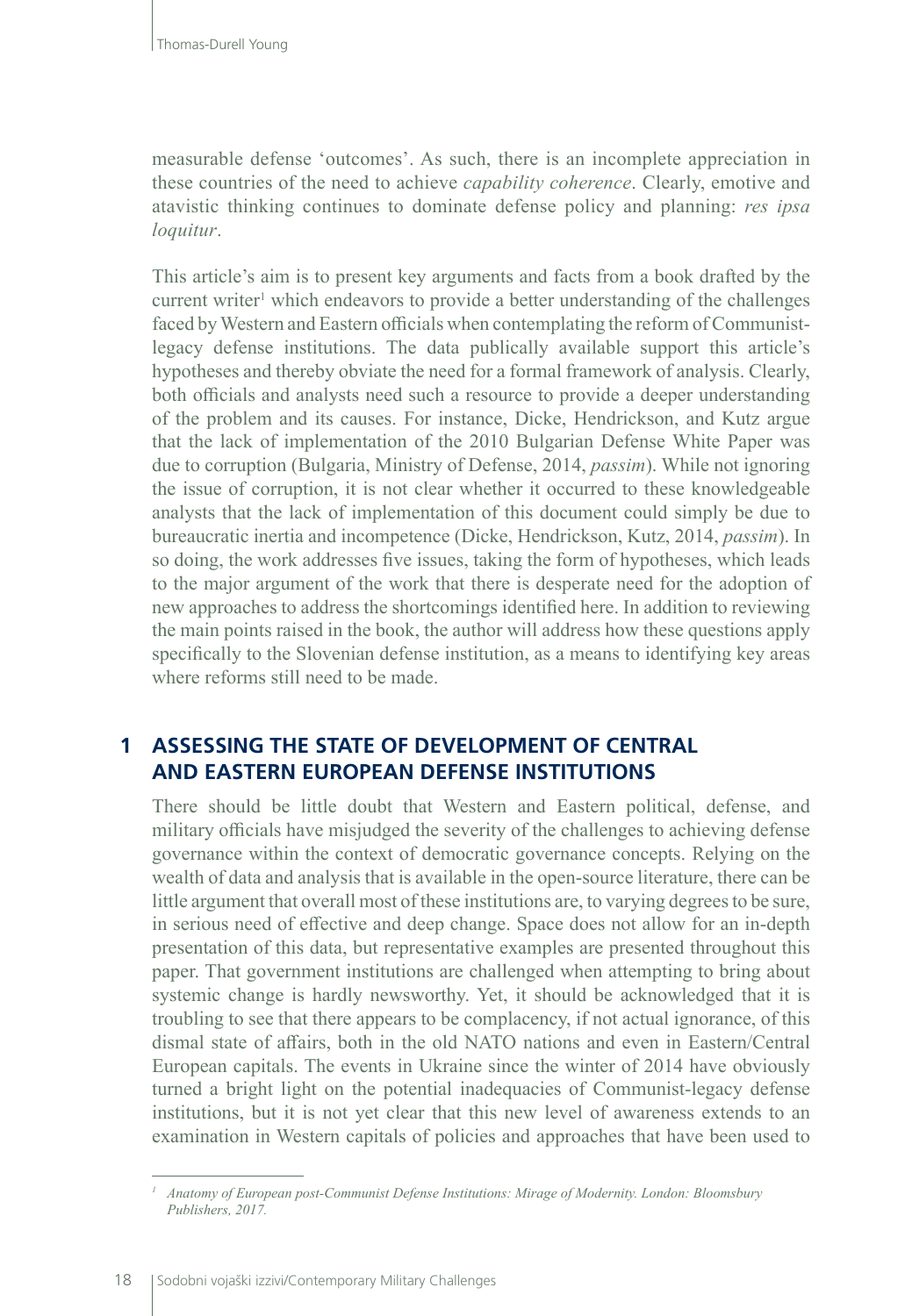support reform in the region. Moreover, it is equally unclear whether officials in the new NATO allies feel an urgency to address their own national policies and priorities in a highly critical and probing effort. Yet, what these data do demonstrate is that just as Western policy has been inadequate to the task of helping these young democracies reform their defense institutions to Western standards, officials in the region are equally unaware of how best to confront the challenge. It follows that the policies of long-standing allied nations which provide advice and assistance to legacy defense institutions must re-examine how they *define* the problem of how to better support reform. For without a much more concerted effort to press for deep reforms of basic defense and military concepts, the legacy rot will continue to work its destructive pathologies.

#### **2 IDENTIFYING THE IMPEDIMENTS TO EFFECTIVE REFORM**

The reform of legacy defense institutions has been impeded by a dual misunderstanding of the challenge. First, Eastern officials have been slow, if not at times unwilling, to acknowledge that the operation of their respective defense institutions continues to be dominated by Communist-legacy concepts. More often than not, this has been due in no small part to the fact that officials have not known what the Western 'right' solution should look like in their *own* national context, burdened (to varying degrees to be sure) with their legacy of various conceptual inheritances. Or, even when being brutally honest with the challenges that they face, the Western solutions often being proposed are structural and procedural solutions which simply do not address the deeper conceptual (and often in turn, logical) divide that continues to plague their defense institutions. See, for example, the excellent report that addresses the Slovak defense institution's problems with such solutions as increasing defense expenditure, a binding procurement plan, longer-term defense plans, etc. (Naď, Majer, Šuplata, *ca.* 2015, p. 4). Secondly, Western officials, both civilian and military, simply have not understood the depth of the challenge of reforming institutions that have been subjected to the pernicious evils of Communism. False linguistic cognates, prevailing legacy concepts which are antithetical to their Western counterparts, and opaque planning and operating assumptions have simply gone unrecognized and unaddressed as being the reason for the inability of these countries to adopt liberal democratic defense governance concepts.

Warnings of this problem were published in the literature as early as 1996 (Szemerkenyi, 1996, *passim*), but this sage counsel was either ignored, or simply dismissed. To be sure, the early willingness of these countries to participate in peacekeeping and later combat operations in Iraq and Afghanistan gave these defense institutions a political 'pass' from Western nations and NATO. Perhaps the most problematic decision was to allow those states with profoundly unreformed defense institutions into the Alliance. As von Riekhoff observed, "…new NATO members may undertake reforms without genuine conviction, in a rather superficial or purely cosmetic way, in order to satisfy NATO demands,"(von Riekhoff, 2004,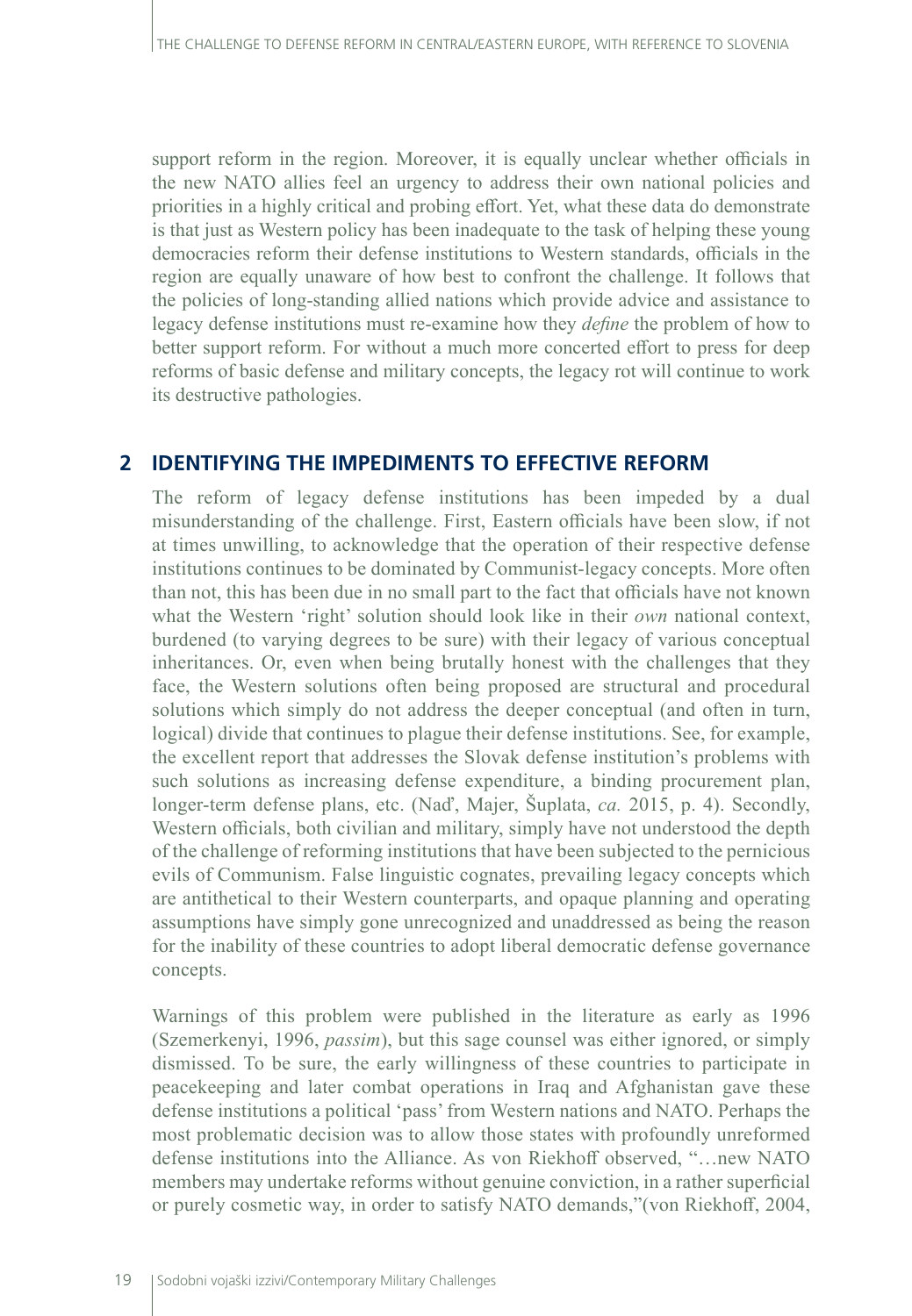p. 13). In short, NATO and its member nations misread the political incentives and the content of their assistance from the beginning of Partnership for Peace (PfP), and again later with the Membership Action Plan (MAP) process, and have failed to spend the time and resources to ascertain how these institutions can more quickly adopt liberal democratic defense governance norms (e.g. critically, the primacy of policy, financial execution being tied tightly to policy priorities, the decentralization of decision-making, the division of command and management, personal accountability, as opposed to the continued use of opaque collectivism, in bureaucratic decision-making settings.)

In light of the persistence of these Communist-legacy concepts, with minor exceptions, the key impediments to achieving reform are two-fold. First, there remains a lack of institutional recognition of the need for these defense institutions to embrace the concept of policy frameworks, to which all activities within an institution must conform. Instead of policy frameworks, on close examination what one widely finds is *policy incoherence*, which has led to *institutional incoherence*. Developing policy coherence is no small task and realistically might well take generations to achieve. That said, what is troubling is that Western officials (and frankly many analysts) have failed to argue strongly the need for the adoption of such a fundamentally important concept. Like so many other interactions with these defense institutions, many Western officials and analysts simply assume the existence of such concepts; and if there is a perception of a problem, it is seen by outsiders as being a weakness in a functioning bureaucracy, as opposed to evidence of an absence of basic enabling concepts. It needs repeating that Communism operated on the basic principle of absolute, unpredictable, and unaccountable power exercised by the Party. The liberal democratic concept of 'policy', in general terms, should be seen as being founded on the principles of an individual official's authority, balanced by responsibility and accountability. None of these concepts were either organic to, or firmly rooted in, these defense institutions when the Cold War ended. In a legacy environment, the adoption of these concepts remains elusive to understanding and implementation. Thus, NATO and its members' praise for the development of model policy documents (e.g., *National Security Strategy, National Military Strategy*) have actually been counterproductive, since it has conveyed a false message that nicely written *strategy* documents are what please Western officials, as opposed to producing coherent military capabilities.

Secondly, directly related to the first point is the fact that Western officials and analysts have been remiss not to see that rarely have purported policy and planning documents ever been linked to *money*. To one brought up in a legacy environment, money is simply not perceived as constituting the organization's most important management tool. Rather, money exists to pay, as a priority, salaries, benefits, and pensions. Any money leftover is then distributed opaquely to support operations and modernization in the more advanced countries; or in the least reformed, to underwrite social welfare programs, pensions, and (a favorite) expanding the military health care system. When challenged to explain such an alignment of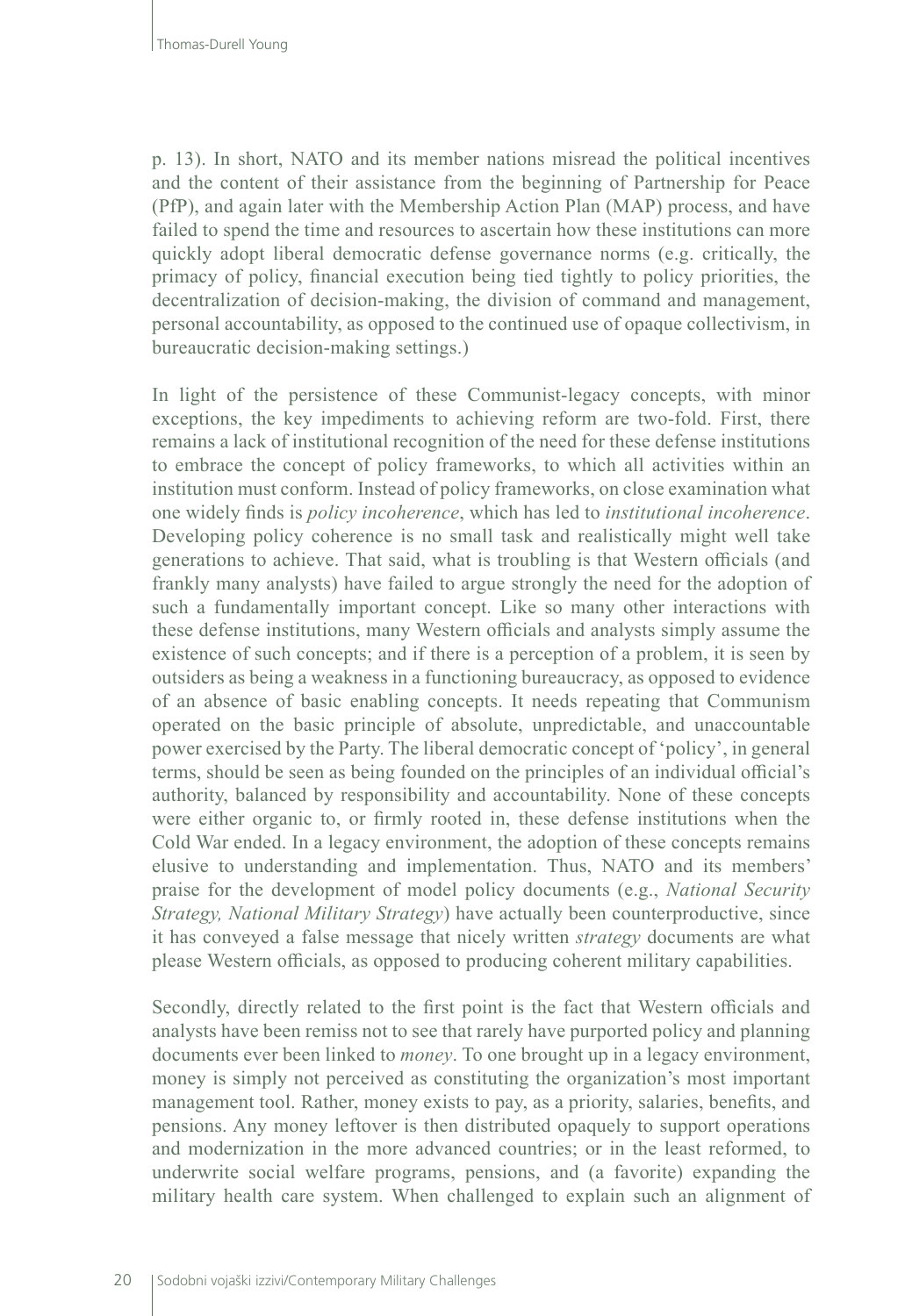spending priorities, the standard explanation one hears from officials is that there is insufficient money to enable the armed forces to modernize. Alas, it is the rare Eastern or Western official that questions this illogic. As a general, if unstated, rule, a defense budget needs to be largely balanced more or less in thirds: personnel, operations and maintenance, and acquisition and infrastructure. Once a defense budget breaks this balance, inevitably, capabilities suffer. In the case of Bulgaria, the ratio of expenditures is dire: 73% to personnel, 21% to operations and maintenance, and a mere 6% to modernization (Bulgaria, Council of Ministers, 2015, p. 32). What almost defies explanation is that countries with such huge imbalances as these have seen their capabilities predictably degrade with time, and yet have gone unsanctioned politically by NATO's leading nations.

It is of little wonder, therefore, that in the absence of a policy framework (and the establishment of costed priorities linked to producing defense outcomes) and an institutional recognition that money is *the* key managerial enabler of policy, officials in weak defense institutions have responded by further centralizing decision-making. As such, one sees throughout the region management systems that preclude defense officials from making informed decisions. Thus, in these defense institutions, little information systematically flows upwards, officials and officers are not expected to make recommendations, staff work is turgid and voluminous, and briefing senior decision-makers with options is all but unknown. As a result, policy stasis reigns and capabilities suffer.

In the final analysis, the solution to these difficult challenges will require strong political courage on the part of governments and ministers, since almost by definition, addressing these longstanding imbalances implies reductions in personnel and shifts in where money is currently being spent. One would think that without creating and empowering strong policy frameworks, and conceptualizing money as the institution's key policy implementation tool, it would be difficult to see how the adoption of liberal democratic defense governance concepts could take place. Longstanding members of the Alliance need to see that helping to 'crack' this problem constitutes one of the most important challenges to assisting new NATO members to become greater providers of security, and not just solely consumers. Equally, one would think that legacy defense institutions, alone or collectively, should see this as constituting a high priority and initiate projects with interdisciplinary inputs to ascertain how these challenges can be overcome.

## **3 BEST AND LEAST EFFECTIVE WESTERN DEFENSE REFORM PRACTICES**

Western armed forces have long maintained training and educational institutions which foreign military personnel can attend as students, and through which expertise can be exported in the form of traveling training teams. Western officials have largely seen their existing Profession Military Education (PME) and training organizations as constituting the primary method of providing advice and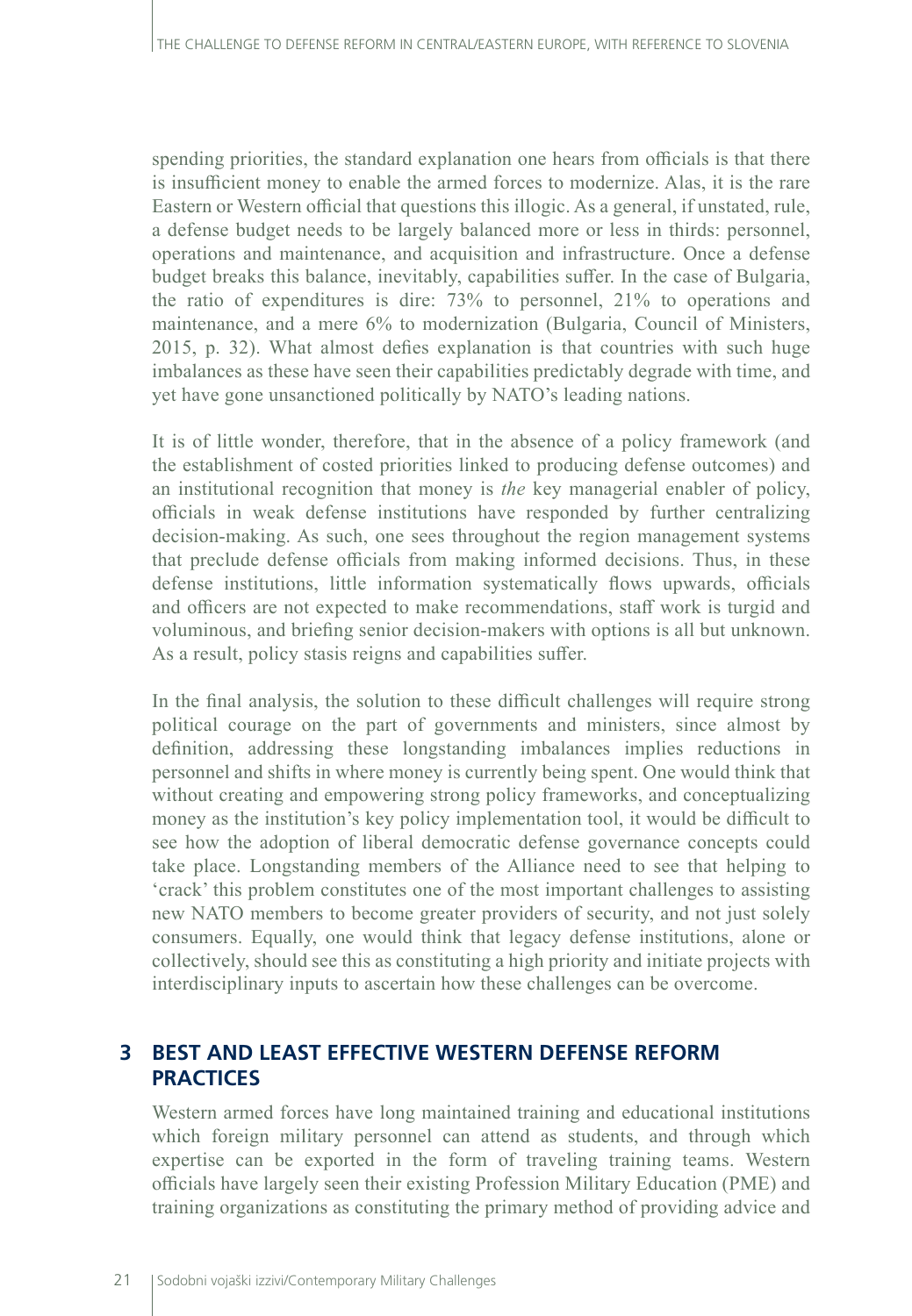assistance to reforming defense institutions. This is not to necessarily imply that there was a concerted effort to define the challenges of reform based on solely employing existing assistance institutions and programs. But what is clear is that, by default, the general Western response to providing reform advice and assistance has been determined to be within the expertise of Western armed forces. Apparently missing from policy consideration has been an acknowledgement of the necessity of directing long-term and concerted efforts to help new allies and key PfP countries develop *functional* Ministries of Defense where they did not exist, or fundamentally overhaul those that existed in name only. What was evidently underestimated is that the armed forces of these countries already *existed*, whereas a requisite civilian brain to provide democratic governance did *not*. Thus, where these programs and projects assisted these fledgling Ministries of Defense, often times it was in the form of military-focused programs, using military personnel. Note that this is not necessarily a condemnation, given that Western Ministries of Defense not infrequently have military personnel posted to them. However, what has been missing is a persistent commitment by Western capitals specifically to address the needs of a new or reforming Ministry of Defense and the inherent need to create innovative means quickly to educate civilian defense officials. The result of this approach has been either situations where legacy armed forces ignore and undermine civilian defense officials (e.g. in many countries where Chiefs of Defense (CHODs) are appointed by, and answer to, heads of state, as opposed to heads of government), or where civilian officials manage defense through a highly centralized decision-making process and *via* exercising negative control over the armed forces.

It is with no small degree of modesty that the author is reluctant to suggest that 'best practices'even exist in the complex and contextualized environment presented by legacy defense institutions. This observation is in line with the literature in the field of economic development (de Gramont, 2014, pp.14-16). Whilst admittedly based on world-class Western standards, the application of modern practices could have a deleterious effect, as they tend to lead to pre-designed and over-specific plans that preclude experimental joint problem-solving, thereby missing the achievement of a 'best fit' (Van Brabant, n.d., pp. 11-12). The 'positive deviance' school of thought makes a strong argument that knowledge alone is not enough to effect change. It is only practice that can change *behavior,* and to get to this point, external experts offering advice and assistance need to re-think how they conceptualize effecting change (Pascale, Sternin, Sternin, 2010, *passim*). Arguably, what field experience demonstrates is that changing the conceptual bases of an institution is not linear, nor is it predictable. The explanation for this heretical thought is that the starting point of reforming these institutions must be the recognition that institutional reform is, first and foremost, a domestic *political* challenge. As argued by Michael Oakeshott, reform cannot be addressed by technical means alone, let alone merely using rational, predictive planning. Oakeshott's distinction between technical and practical knowledge is instructive. The former is the type of knowledge that is formulaic; what can be put in a checklist (e.g. Hari Bucur-Marcu, 2010, *passim*).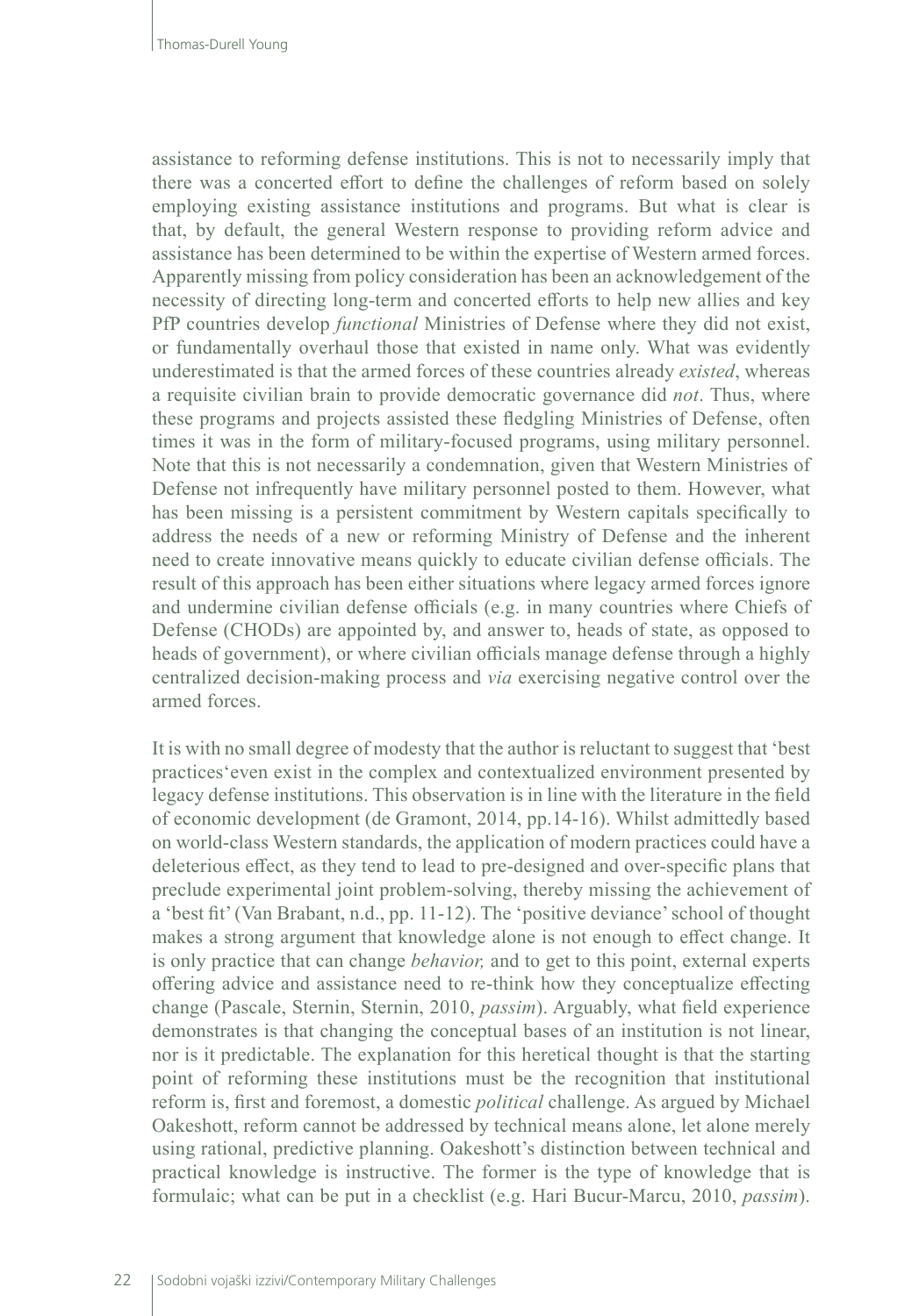The latter relates to what an expert actually knows: "…the habits, skills, intuitions and traditions of the craft. Practical knowledge exists only in use; it can be imparted, but not taught."(Oakeshott, 1991, p. 15).

It is within this political context that one can best understand the challenge of enabling a defense institution to change its fundamental concepts, particularly when prevailing practices are antithetical to the liberal democratic principles of defense governance. As a possible feeble nod to the idea of best practice, the most important reform practice is arguably the need for Western donors to understand the pernicious nature of Communist-legacy defense and military concepts. It is only with such an understanding that advice and assistance can be proffered with the objective of avoiding the unintended creation of 'conceptual spaghetti' (i.e. the layering of new concepts on top of existing legacy concepts). Yet such practical knowledge is only going to be successfully applied within an environment with continuous and close political oversight, and when necessary, pressure. At the same time, longstanding NATO nations' assistance efforts need to be informed by better education and training of their own experts in prevailing cultural norms, concepts, incentives, and motivations. A greater formal understanding of the Communistlegacy defense institution, as well as those characteristics particular to a focus country, if properly managed and executed, would greatly improve the delivery of advice and assistance programs.

Conversely, there are existing assumptions, models, and programs that need to be reviewed with a very critical eye. As a new first principle, policy needs to recognize that reforming any public institution is, by definition, *political* and not merely technical. As such, donors' policies need clearly to recognize this fact and ensure that their advice and assistance programs are guided by this principle, in order to ensure that programs and projects are designed, managed, and executed within a political (and not in technical) framework. Importantly, Western foreign ministries and the NATO International Staff must re-think their previous efforts and reset the tone of their messages to governments in Central and Eastern Europe regarding defense reform. Sharp and consistent messaging to political leadership, linked closely to advice and assistance projects, is long overdue.

With regard to specific practices, policy needs to review exporting national models. This is not to be confused with concepts, but adopting whole-scale actual national models has rarely worked, if for no other reason than because to adopt such models, a recipient country, as noted by Ralston, must essentially change their prevailing cultural norms. "The reformers were to learn, often to their dismay, that the introduction of European forms and methods into their military establishments would sooner or later oblige their societies to undergo internal adjustments which were by no means trivial"(Ralston, 1990, p. 173). Nor does this practice pass the positive deviance test, nor Oakshott's distinction between technical and practical knowledge. Thus, as related to policy, the common practice of advocating the adoption of Western-style policy documents should be simply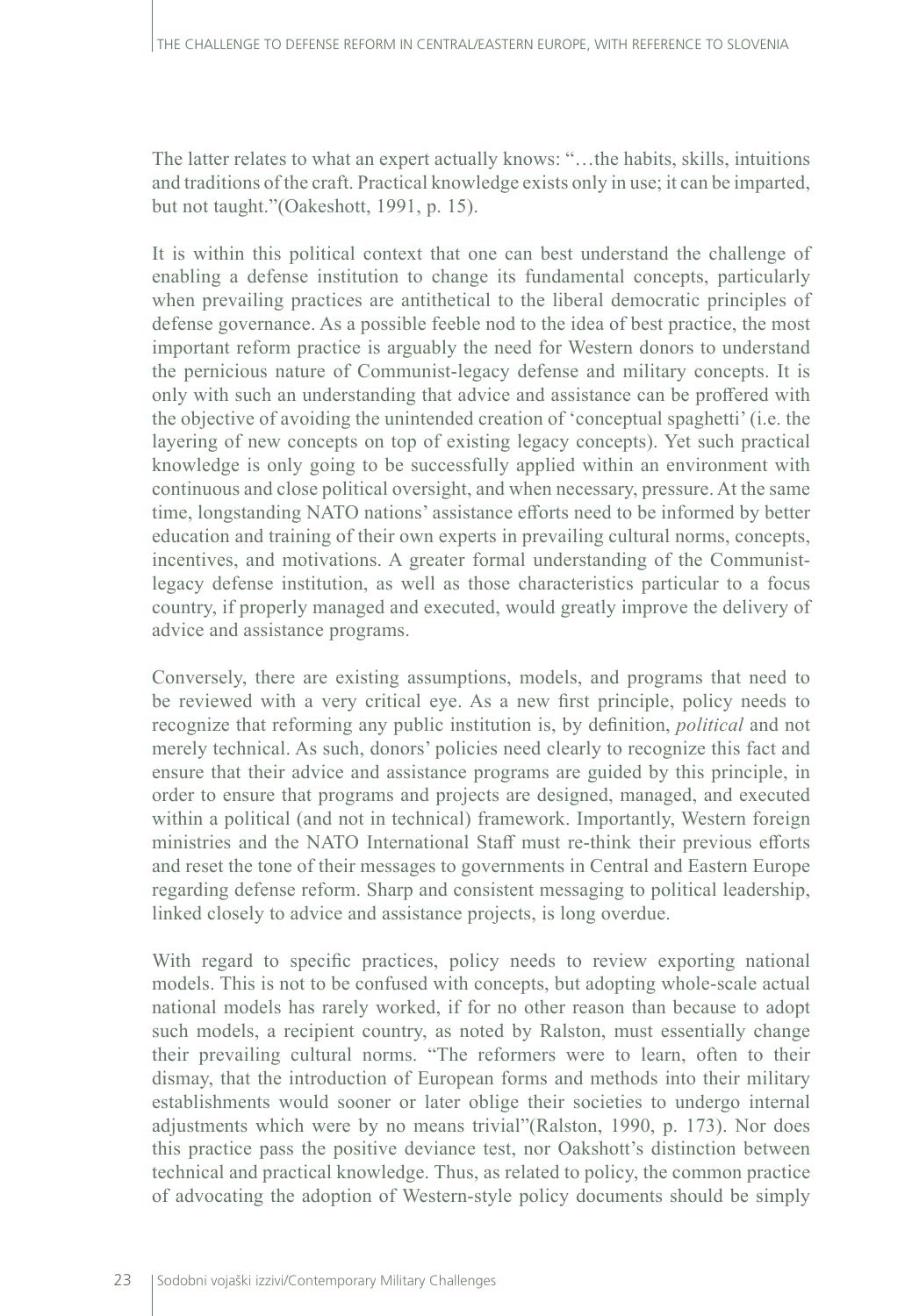stopped. Western officials need to recognize that there are precious few examples (and this may be generous) where the publication of such documents has had any noticeable effect where it matters most: rearranging the priorities of a defense budget in a rationale that produces defense outcomes. From experience and appearance, policy documents and defense budgets in legacy defense institutions live in parallel universes that rarely, if ever connect; when they occasionally do, one might speculate that this was more by coincidence than intention.

One egregious example is exporting the concept of professional non-commissioned officers. This is a logical extension of the decision to professionalize the force that has largely become the norm. To be sure, the transition to a professional NCO corps makes excellent sense for a variety of reasons, not the least of which is lowering personnel costs. However, like many models applied without their proper context, this has proven to be a slow process; some of the former Yugoslav National Army (JNA) successors and the Baltic States' armed forces being but rare exceptions. Critically, these Western-sponsored advisory programs and projects have almost exclusively been initiated without changing the officer corps, i.e. shrinking and reeducating those remaining in the force to learn how to *use* professional NCOs. A common complaint heard throughout the region is that officers do not know how to use NCOs at best, and at worst, they see them as a threat. In other words, the institution and its officer corps have not fully empowered them to become leaders. By not addressing, at the policy level, the necessity of changing the officer corps in preparation for the creation of an NCO corps, these efforts have not had their envisaged effect. Thus, experience of exporting the concept of professional NCOs in the region is an excellent example of a good idea, improperly implemented. This has been due in large part by Western officials exporting their own model whilst not having undertaken the necessary analysis to determine all of the systematic *policy* and cultural challenges associated with such a major alteration to any defense institution.

Finally, *à propos* the issue of exporting the U.S. method of budgetary programming, a cursory reading of the literature more than suggests that the relevance and applicability of the Planning, Programming, and Budgeting System (PPBS) methodology is suspect at best.<sup>2</sup> To be blunt, the current author has yet to see where it has worked. The persistent proclivity to centralize financial decision-making has made the adoption of this methodology all but impossible, but even if there were de-centralization, the method remains too complex and labor-intensive to argue

*<sup>2</sup> What is mind-numbingly surprising is that NATO nations' officials and even the International Staff have blindly encouraged the adoption of this methodology by reforming countries, without any understanding or even knowledge of how harshly the literature has treated the method. One of the most influential writers on strategic planning, Henry Mintzberg, writes that the development and institution of PPBS constitutes one of the greatest efforts and failures of all time in the area of public finance (Mintzberg, 1994, p. 19). A leading expert on public finance at the time of the development of PPBS for the U.S. Department of Defense, Aaron Wildavsky, writes that "PPBS has failed everywhere and at all times". He continues, "Nowhere has PPBS (1) been established (2) influenced government decisions (3) according to its own principles. The program structures do not make sense to anyone. They are not, in fact, used to make decisions of any importance."(Wildavsky, 1984, p. 121).*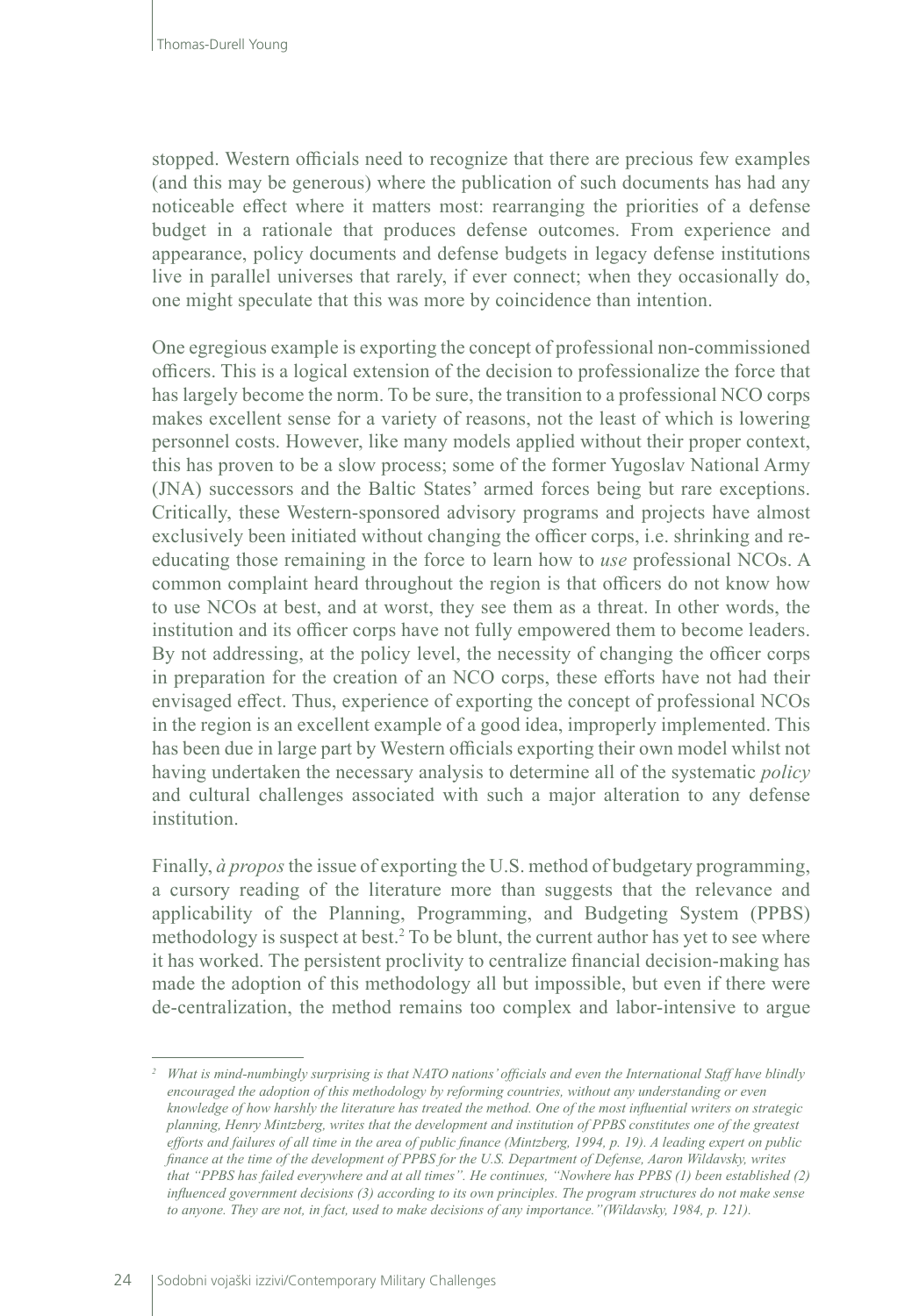against its utility; it enables defense officials to solve problems they will never have. Additional evidence for this observation is that every defense institution in the region, including advanced ones, continues to struggle to produce financiallyviable defense plans connected to budgets. Surely, a less complicated and more transparent budgeting method, at least to start with, is required.

## **4 ASSESSING THE PERFORMANCE OF WESTERN POLICY AND MANAGEMENT PRACTICES**

The *de facto*, if not *de jure,* decision to define the reform of these defense institutions as a military problem has, by extension, determined that it has been the Western military's responsibility to fix. Contextualizing this question from a different perspective: how well has Western policy and its implementation of organizational *management* practices performed in assisting these allies and partners to adopt liberal democratic defense and military norms? If one asks this question in the light of unsuccessful Western support to reform these defense institutions to replace legacy concepts, then clearly Western governments perforce should re-examine the basis of their current policies and approaches to providing advice and assistance to these nations. The new policy direction must acknowledge that the previous policy pillars, based on the ineffectual principle of the '3 Ts' (i.e. defining the challenge as requiring a Technical approach, using Training as the key assistance delivery vehicle, largely at the Tactical level) can remain intact, in principle. To remain effective, the 3 Ts need to be completely subsumed into, and made responsive to, a wider policy that acknowledges that the ultimate reform of these institutions is inherently *political,* and that they will only begin to adopt liberal democratic governance concepts through continuous national-level political dialogue and debate, all supported with expert advice. This advice must be based on principles of cultural awareness and the employment of the principles of change management, informed by each unique typology of Communist defense institution and refocused to each individual country's requirements and realities.

In sum, what has largely been missing in the West's approach in encouraging the adoption of liberal democratic defense governance concepts is an institutional appreciation of the need for all managers to oversee the design of assistance programs, as well as all instructors or experts to be 'educated' in understanding legacy concepts and the cultural conditions of the defense institutions which they have the objective of changing. There is a critical need for a better appreciation of the continued democratic-legacy conceptual divide and an understanding of the current structure of incentives and disincentives in legacy systems. Moreover, as the challenges facing these defense institutions are deeply rooted in, and based on, an organization's most basic institutional assumptions and conceptual character, there are going to be very few occasions when solutions will be a simple one-time ('fire and forget') project. Thus, policy needs to change from enabling episodic engagements to adopting long-term commitments with the appropriate content and intellectual appreciation of the conditions of these organizations.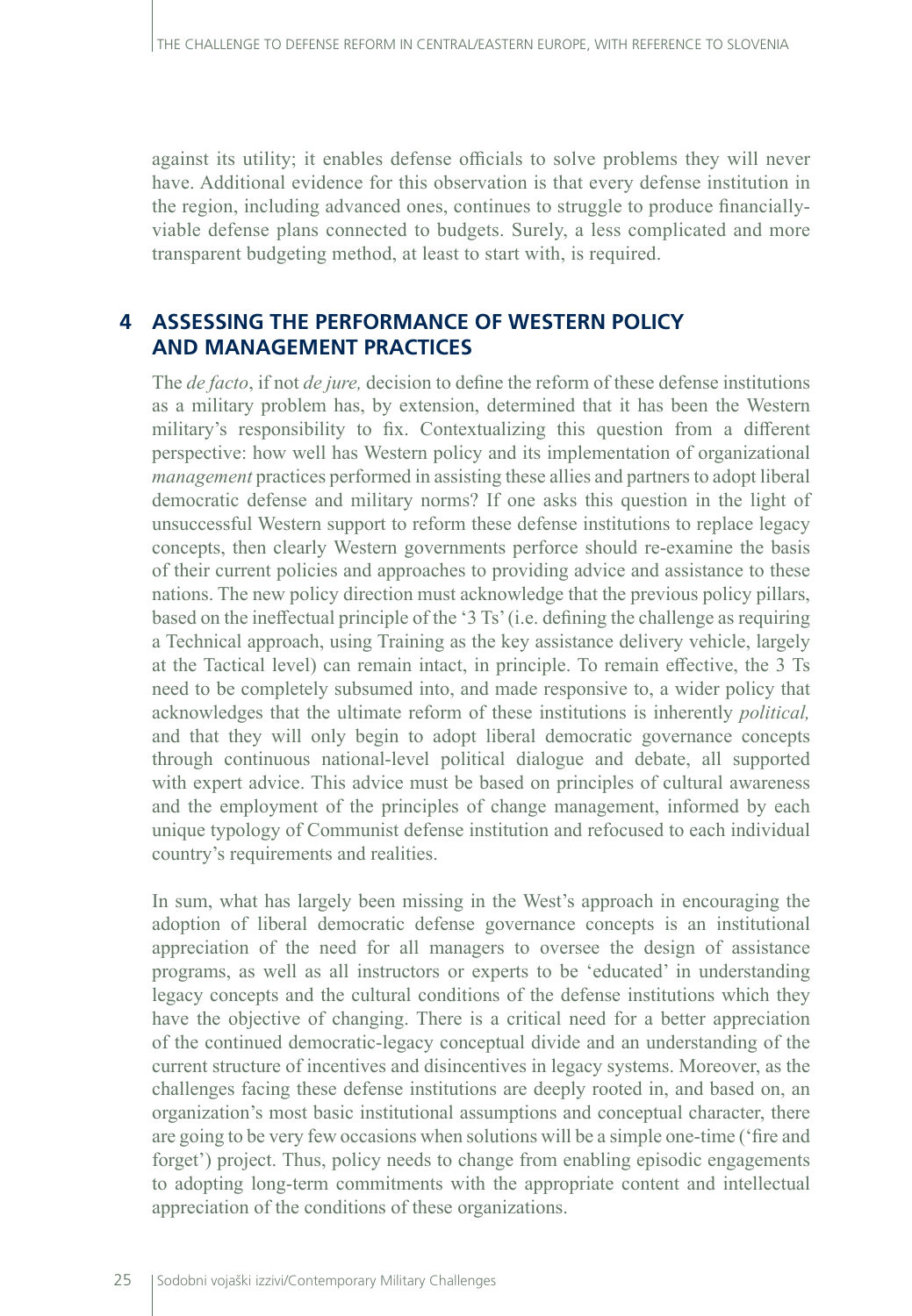Finally, Western officials need to reinforce the message that all activities and expenditure conducted by their defense institution must be focused on producing policy-determined outcomes. Defining assistance as 'technical assistance', comprising discrete inputs, has defined performance as constituting the execution of a series of activities or events. As such, the managerial focus has been to look at assisting reform in terms of a series of inputs (McNerney, Marquis, Zimmerman, Klein, 2016, pp. 49-68). Regrettably, there has been far too little attention given to *what* outcome is envisaged from all of these inputs. Often times, even this is couched in amorphic managerial outcomes: improved efficiencies and effectiveness. But it should not be terribly difficult to begin, formally, to measure whether these efforts are having a positive macro-effect on producing objectively-determined military outcomes (*cf*., Rand, Tankel, 2015, p. 22), particularly within the Alliance, where such assessment tools have long existed, if indeed they need to be more frequently employed (e.g. Tactical Evaluations (TACEVAL)). After all, if a defense reform effort is not conceived as enabling a defense force to deliver expected extreme violence in whichever defined environment, then frankly what could possibly be the point of it all? Moreover, this outcome should not be conflated with effecting interoperability (which, alas, one sees frequently claimed in the field), which is not the same result or output. Clear thinking of the envisaged outcome in military terms needs to be exercised at all phases of engagement planning.

#### **5 IDENTIFYING NEW APPROACHES TO ADOPTING WESTERN GOVERNANCE**

From the perspective of legacy defense institutions, what surely must constitute the most challenging reform required is the common practice of centralizing decision-making and budgets. At best, Western efforts to address this Communist legacy practice have been ineffectual; if it exists at all, and at worst, it has only reinforced centralizing proclivities (e.g. using PPBS). As long as decision-making is centralized in Ministers and CHODs, and financial decision-making is not delegated to the officials responsible for producing outcomes, then these defense institutions will continue to struggle to become producers of security. Arguably, at the heart of this pathology of centralization has been unwillingness on the part of senior officials, civilian and in uniform, to enable and empower officials, and particularly commanders, to produce defense outcomes. In consequence, the ability to produce predictable defense outcomes has been undermined. To be fair, it is difficult to hold commanders and directors responsible for producing outcomes if they are not entrusted with the necessary policy framework (e.g. a training policy that assigns responsibilities to commanders and not General Staffs) enabling them to make decisions, and are not given responsibility for managing financial and personnel inputs. Thus, centralization needs to be seen as a chronic and odious Communist legacy that is preventing these defense institutions from adopting more deeply liberal forms of democratic defense governance. What are necessary, therefore, are strong policy frameworks to push *downward* operational and financial decisionmaking to the level of commanders and directors who are responsible for producing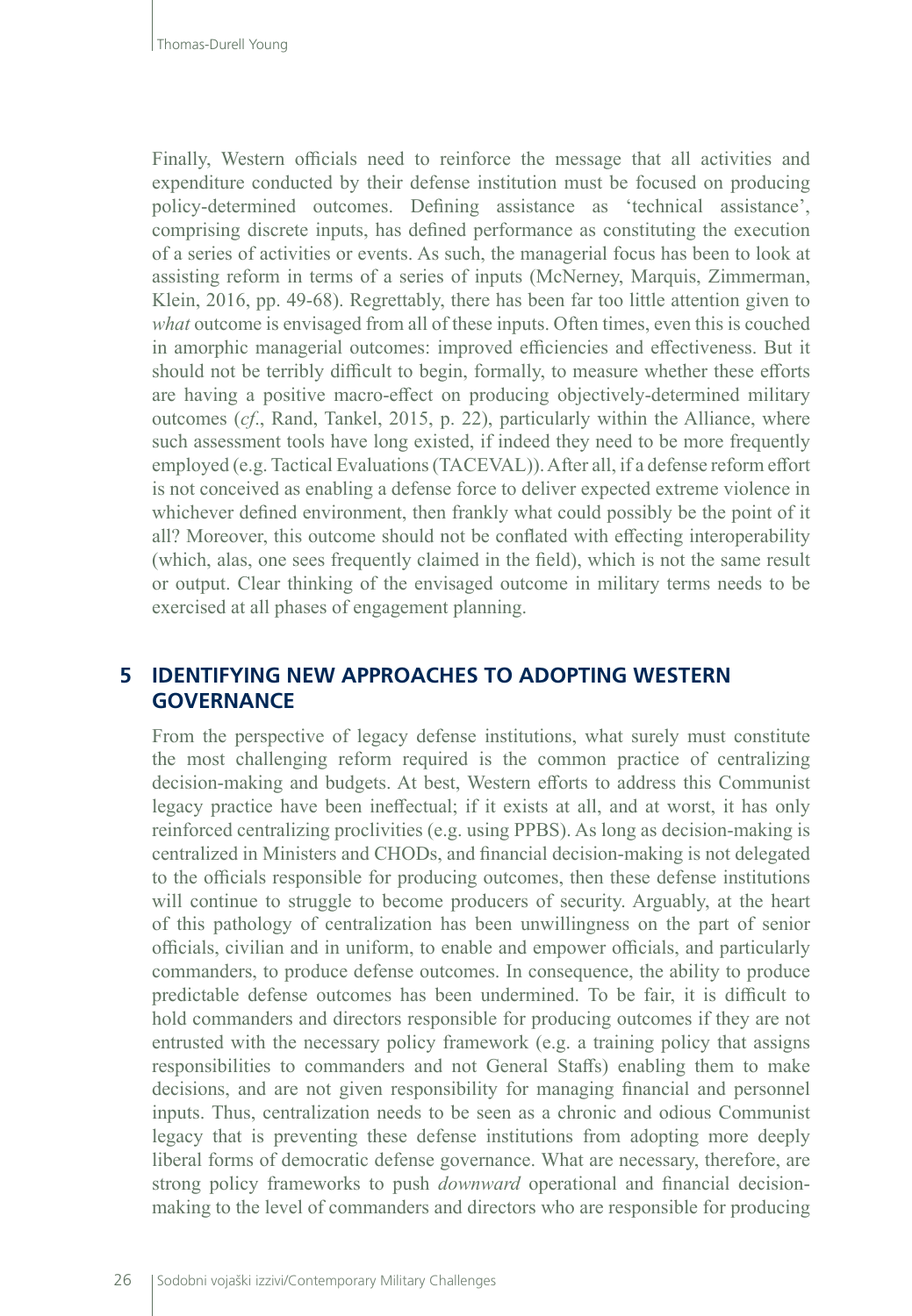outcomes, e.g. chiefs of services, logistics, human resource management (HRM), medical services, etc. To the charge that such acts will only fuel corruption, the response should be that this issue has long been addressed effectively in the West by ensuring that officials understand that one's authority is balanced by the principles of responsibility and accountability. To be very blunt, any concept that impedes a commander or director from producing defense outcomes must be scrutinized, and alternatives developed and tested. That Ministries of Defense and their PPBS directorates continue the practice of centralizing financial decision-making will only continue the practice of enabling legacy defense institutions to remain unfocused on operations, administratively bloated, and bleeding money for non-defense specific purposes.

From Western nations' perspective, what is unlikely to produce different effects from current Western assumptions and programs is what Marshall cites as a need to "standardize capability- and capacity-building systems"(Marshall, 2011, pp. 71-72). If anything, contrary to Marshall's observation, Western nations have long offered standardized capability- and capacity-building programs and projects and its meager record of success in the region (not to speak of their performance in Iraq and Afghanistan) speaks for itself. Indeed, arguably, this has been one of their key flaws. What the record of advice and assistance in this region has demonstrated is the need for Western governments to change policy and finances to provide managers of these efforts with *greater* flexibility in enabling them to diagnose proper causation of the lack of ability to implement reform measures.

## **6 THE CASE OF SLOVENIA**

Of all the countries in Central and Eastern Europe living in the shadow of post-Communist military legacies, Slovenia is clearly one of the most developed, due in no small part to its early break from Yugoslavia in 1991 during its Ten Day War of independence, and the role played by its Territorial Defense Force which provided a solid basis for the armed forces subsequent development (Niebuhr, 2006, pp. 489-513). The role of the armed forces was also clearly defined after independence, and placed under a very strict regime of civilian and parliamentary control (Malesic, 2006, p. 130).

Several other factors have contributed to this very high degree of civilian domination over the Slovenian military. These include the widespread rejection of the previous Yugoslav model of civil-military relations (which contained both militaristic and praetorian proclivities); the small size of the Slovenian Armed Forces; the paucity of Slovenian military traditions; the underdeveloped corporate identity of the Slovenian military officers; and the army leadership's extremely low political profile. The parliamentary system of government gave this domination its constitutional and legal foundation and form (Bebler, 2002, p. 167).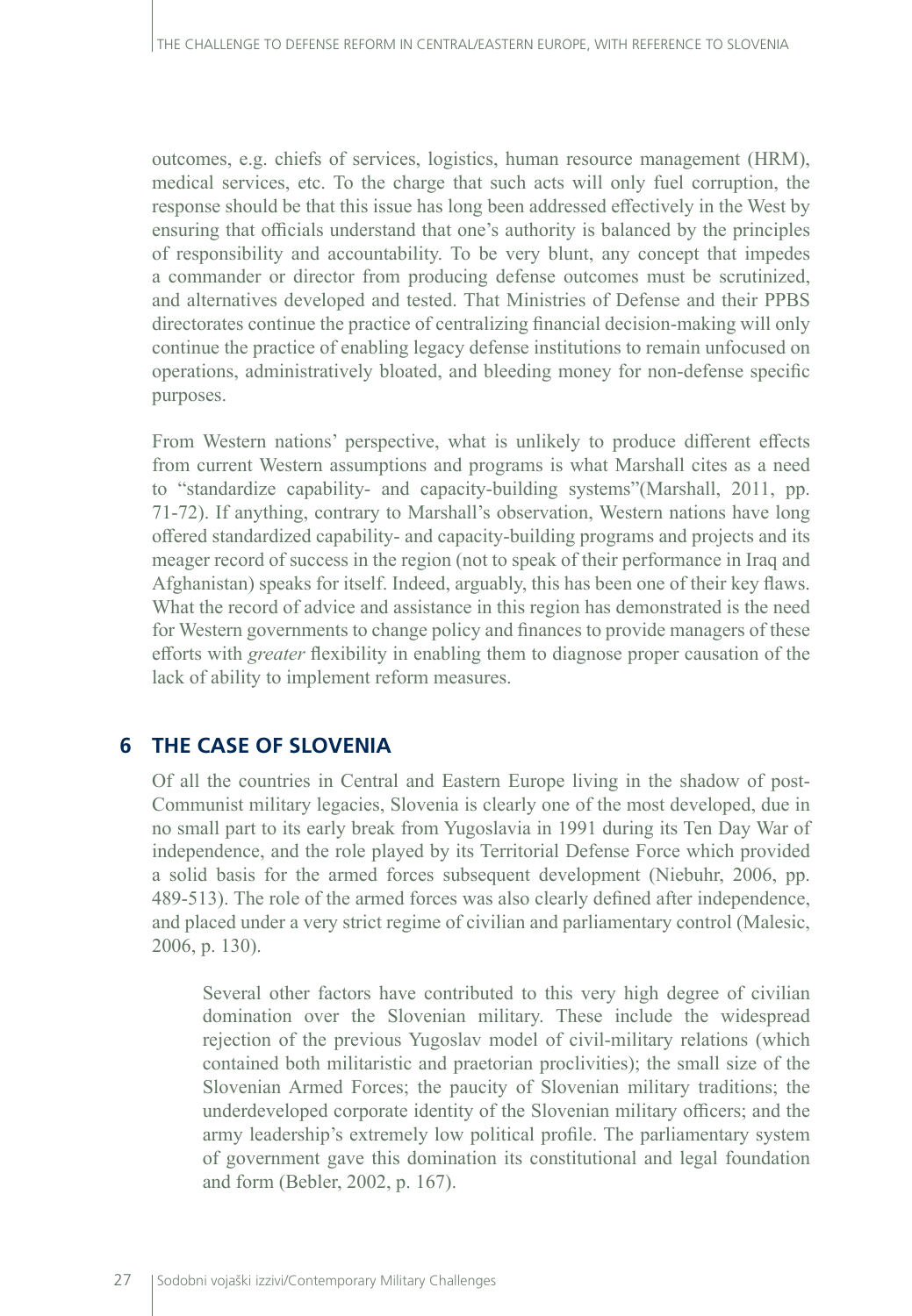As a result of the U.N. arms embargo against all the republics of former Yugoslavia from 1991 to 1995,<sup>3</sup> Slovenia focused its resources on education and institutional development. These efforts, balanced by the continued positive influence provided by former JNA personnel (whose professional expertise has not always been appreciated by the bureaucratic and political leadership that emerged from independence), show in Slovenia's technical sophistication. To wit, it has been no small achievement that Slovenia has been able to raise and maintain two infantry battalions, MPs and a Special Operations company (Slovenia, n.d., p. 1-1), create an air-sovereignty radar system, and successfully procure the *Triglav II* corvette from the Russian Almaz Shipbuilding Company (an adapted export version of the Russian *Svetlyak*class patrol boat) as an element of reparation payment to the former Yugoslavia.4 Contributing to the sophistication of the Slovenian Armed Forces has been the fact that many officers and soldiers have been on operations. One can draw a correlation, if not indeed clearly establish causation, that having a large number of personnel on missions abroad has the beneficial effect of enabling a deeper understanding and adoption of Western defense and military norms (Osterman, 2014, pp. 49-51). For example, Osterman cites that from 1997 until 2014, some 4,700 personnel served on deployments, some of which have been demanding, i.e. Iraq and Afghanistan. For perspective, the size of the Slovenian Armed Forces in October 2014 was 7,214. Yet, despite these singular achievements, on closer examination, the Slovenian defense institution exhibits a number of planning and managerial weaknesses which continue to inhibit it from implementing more deeply Western defense governance concepts. In short, the institution needs to address its policy *incoherence*.

To its credit, the Ministry of Defense has been able to create a policy framework, to which all the armed forces activities and funding must adhere. This is no small achievement given that one is hard pressed to find other countries in the region which have been able to create such a strong institutional tool to drive the operation of their defense institutions. Indeed, one can cite this policy framework for having created, arguably, a firm basis for the development of an embryonic strategic culture (Perry, Keridis, 2004, p. 2). Yet, the existing Slovenian policy framework is not without a number of important *lacunae*, e.g. the precise nature of the armed forces' responsibilities in support of civil authorities, the employment of the armed forces in support of domestic counter-terrorism operations, or using more systematically the experience of conducting combat operations abroad (Furlan, 2012, p. 440). It is equally curious that the small Slovenian defense institution can continue the practice of separating the Ministry of Defense and General Staff, as opposed to adopting an integrated organization. In what is increasingly becoming an atavistic

*<sup>3</sup> Resolution 713 (1991) Adopted by Security Council at its 3009th meeting, 25 September 1991 (Trifunovska, 1994, pp. 349-350). Note that the arms embargo was only lifted with the signing of the Dayton Peace Accords, via UN Security Council Resolution 1021, 22 November 1995, http://daccess-dds-ny.un.org/doc/UNDOC/GEN/ N95/368/59/PDF/N9536859.pdf?OpenElement.*

*<sup>4</sup> The author had the benefit of a tour of the Triglav 11 in Luka Bar, Montenegro, in June 2011, shortly after its commissioning. Although hardly a blue-water warship, it was assessed by a retired RCN Captain as possessing modern sensors, light weapons, and superb (largely German) machinery, electrical systems, and a frankly professional crew –clearly the result of careful and insightful planning, program management, and leadership.*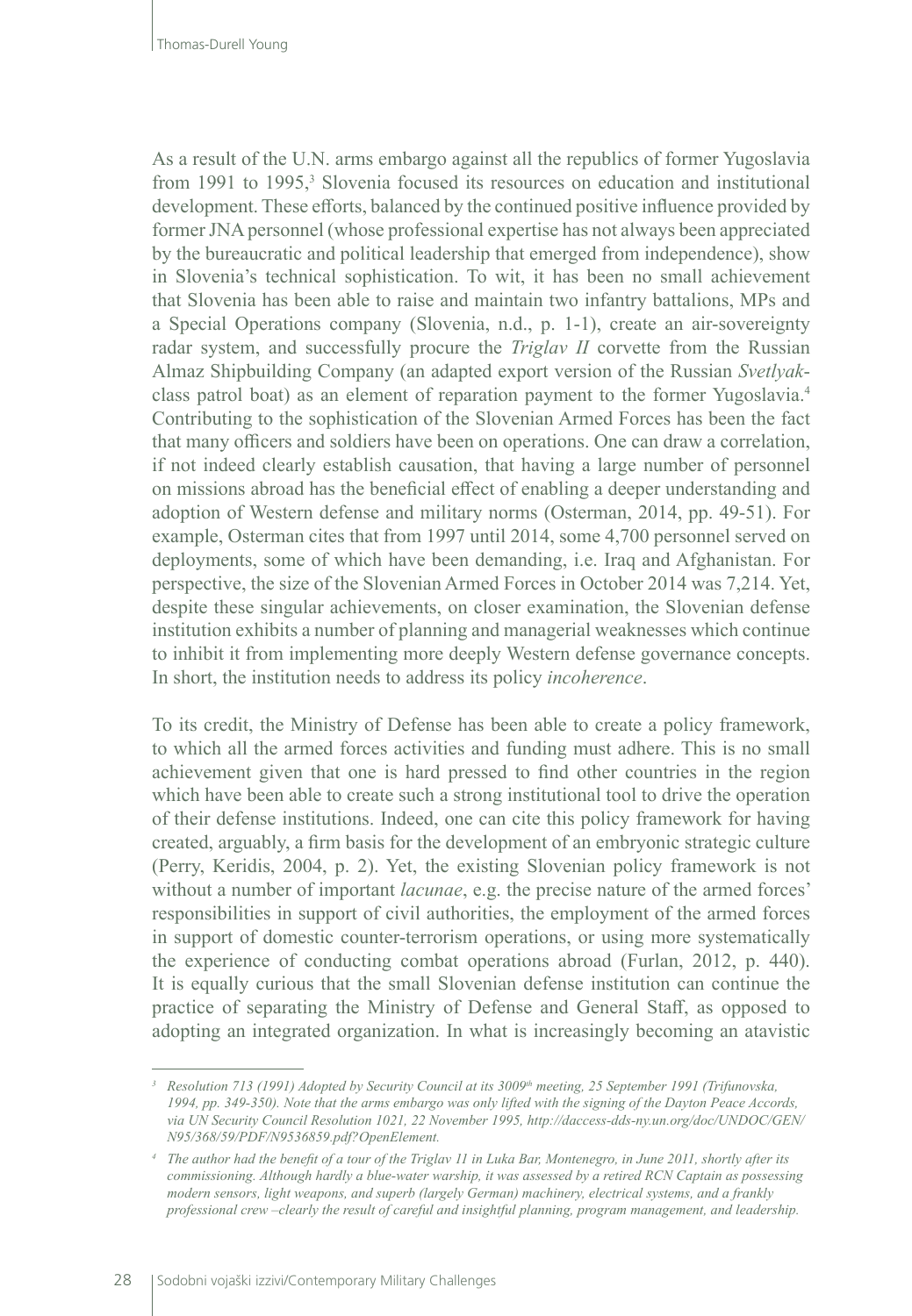practice, the lack of organizational integration impedes greater coherence in policy formulation and execution, while encouraging instances of convoluting civilian and military responsibilities (Furlan, 2012, pp. 444-445). Indeed, on the issue of policy incoherence, one can identify a number of key aspects of defense that have yet to be made fully coherent.

In order of priority of needed reforms, arguably the first area of incoherence which requires urgent attention is defense planning. Whether the pre-independence Republic Territorial Defense Headquarters possessed a planning methodology like that used by the JNA, (i.e. its task-based, medium-term, resource-allocation defense planning methodology which remained in operation until the end of the Federation), it is difficult to discern. What is clear is that the Ministry of Defense has not been able to develop planning methods which produce viable defense plans, leading to planning incoherence. For instance, the ambitious 2025 Long-Term Development Plan was endorsed by the government, but shortly thereafter, due to the world financial crisis, was defunded, to wit: defense spending fell by 34.6% from 2007 to 2015 (Slovenia, n.d., p. 1-4). But instead of launching a round of difficult assessments to re-determine priorities in these new circumstances, planning stasis prevailed (Slovenia, 2010). A further weakness can be found in the Ministry of Defense's acknowledgement that it has not been able to consistently use the armed forces' operational planning analysis to inform national defense planning efforts (Slovenia, 2009, p. 42), and, moreover, its policy and strategy documents have yet to adopt the practice of placing threats in order of priority (Potocnik, 2015, p. 32). Kotnik's observation that the armed forces can produce only modest operational combat capabilities in relation to its size reinforces the argument that defense planning is weak (Kotnik, 2015, p. 15). An initiative to improve/adopt these two planning techniques would go a long way to informing Policy Branch how to determine which costed priorities should be funded in order to drive the planning process.

What deserves investigation is why this fundamentally important element of democratic defense governance has failed. While precise causation is difficult to identify, there appears to be a limited connection between priorities and costs. It is hardly encouraging that the 2025 defense plan proposed to reduce personnel costs to 50% of the defense budget, with 30% allocated to operations and maintenance, leaving 20% to procurement and infrastructure (Slovenia, 2010, p. 28). Note that the figure for personnel costs in 2013 stood at almost 70% (Slovenia, 2014, p. 83). Indeed, it is not clear whether costed priorities drive defense planning. Actually, Slovenia is hardly alone in its apparent inability to create a process that requires costed priorities to drive planning. No better example of this phenomenon can be observed in an assessment of how the three U.S. services headquarters conduct programming (which, amazingly, are quite different). Of the three, the Department of the Navy has consistently been *incapable* of producing viable guidance or plans, whilst the Departments of the Army and Air Force have been able to do so because of strong policy and planning oversight of programming (Young, 2016, *passim*). A careful review by Slovenian policy officials and planners of the differences in the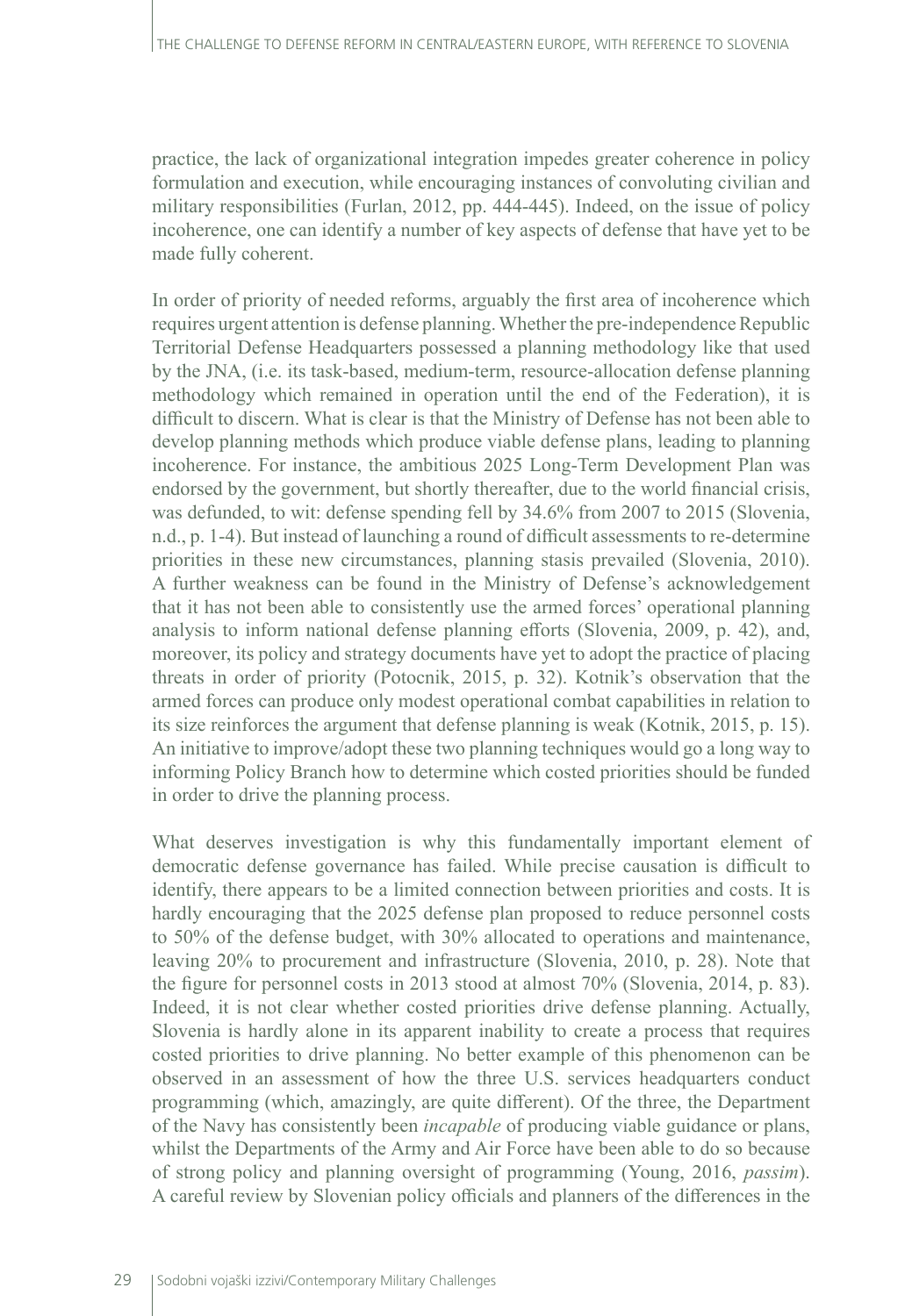U.S. methods might produce lessons that are suitable and applicable to help solve some of these weaknesses, specifically, the important oversight role that needs to be played by Policy Branch throughout the planning process.

(HRM provides another instance whereby a strong policy framework remains to be developed. The 2009 SDR identified the need to restructure the armed forces' tactical formations, but literally within pages noted the continued challenges posed by HRM, thereby failing to make this important connection between it and the organization of tactical formations (Slovenia, 2009, pp. 11-15). To be frank, the objective of gradually reaching a rank structure based on 1:2:5 ratios (officers, NCOs, soldiers) can only be interpreted as an expression of a lack of policy commitment to develop an effective and *cost-effective* pyramidal rank structure more quickly (Slovenia, 2010, p. 24). As of 2013, these ratios stood at 1:1.8:2.8 (Slovenia, 2014, p. 89). To be sure, the Ministry of Defense has the unique HRM challenge in that it must engage in collective bargaining with *five* separate labor unions (Slovenia, 2010, p. 11). Yet, the fact remains that an armed force based on empty tactical units will never be able to create a healthy pyramidal personnel structure, thereby introducing needed discipline into the HRM system, as personnel requirements are created by the structure of formations. This unbalanced personnel structure simply underscores the critique that the army "lacks sufficient combat orientation as a military organization" as one can see expressed in its weak career structure (Kotnik, 2015, p. 13). Additional causation of this unbalanced personnel profile explains why, despite the professionalization of the force which began in 2003 (PROVOJ project), it has yet to address the important issue of individual specializations, and therefore by default remains premised on the concept of conscription (Kotnik, 2015, pp. 12, 15). Indeed conscription remains in the Military Duty Act, which obviously serves as a basis for the claim that the defense institution could raise, train, and equip 25,000 conscripts in one year, begging the obvious question of where the necessary infrastructure, trainers, and equipment will be found (Slovenia, n.d., p. 1-3) This is yet another instance of both policy and planning incoherence.

Further policy incoherence can be detected in the struggle for predominance in the orientation of the armed forces. The memory of the humiliating defeat of the JNA at the hands of the small but well-motivated Slovenian Territorial Defense Force, largely using Total National Defense operational concepts and tactics, remains a compelling argument for their continued use (Jansa, 1994, *passim*). One will find no argument within NATO councils of allies being able to defend themselves in accordance with Article 3 of the North Atlantic Treaty. Yet, in addition to the need to be able to meet Article 5 commitments of collective defense (which implies deployability and sustainment), the concept of territorial defense should not be conflated with a *fixed*  geographic orientation for units. Surely, on the modern battlefield, any fixed units or assets are simply a target waiting to be destroyed. This conceptual bifurcation in what should constitute the orientation of the armed forces originally was the result of a divide between those officers and NCOs with JNA pedigrees, and those from Territorial Defense Forces (Jelusic, 2002, p. 128), albeit this causation is becoming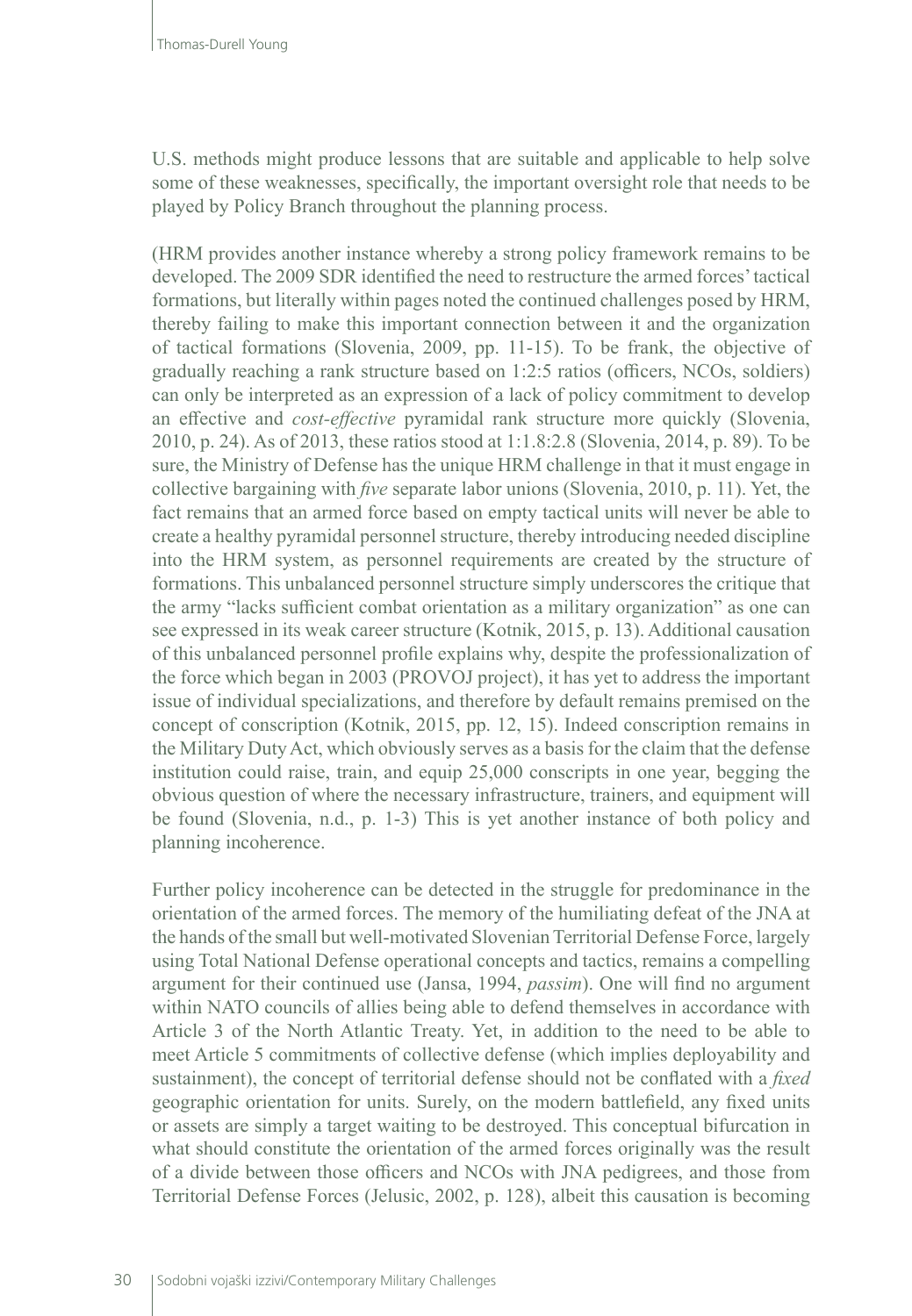less pronounced with time. That said, that defense policy has yet to champion one school of military thought (and recognizing that they are *antithetical* and therefore cannot co-exist) speaks to a not insignificant civil-military relations challenge which needs to be addressed; and until it is resolved, there will continue to be policy incoherence.

The final issue of policy incoherence can be found in the highly centralized decisionmaking practice of the defense institution. By not assigning legal authority to the President of the Republic as commander-in-chief of the armed forces, Slovenia has been mercifully spared the deep dysfunctionality in the strategic-level direction and command suffered by almost all other Communist legacy countries in the region (Barany, 2003, p. 110). As the Prime Minister has no explicit powers of national defense, by default the Minister of Defense is the key decision-maker, at least in peacetime, thereby critically aligning responsibility with authority (Bebler, 2002, p. 201). Yet, one needs to temper a too positive view of the Slovenian experience in adopting Western command concepts and authorities when examining the restricted powers of the CHOD:

…the CHOD has no power over the authorities which are inherently a part of and inseparable from the military. The CHOD has no authority to issue tactical and technical manuals and training programs. Critical to the professional development and the military career system is the fact that the defense legislation enables untrained personnel to reach command assignments or other positions in military staffs; this practice directly affects military effectiveness and calls into question the professionalism of the military (Furlan, 2012, p. 442).

While restrictions on the authorities of CHODs are normal in other Western defense institutions, if these are but a representative sample, then the ability of the Slovenian Chief of Defense, both to provide professional military advice and be effective in leading the armed forces, is seriously compromised. Specifically, recommendations for all officers' promotions are approved by the Minister of Defense, but these lists are then vetted by the Human Resource Management directorate, thereby diminishing the CHOD's professional authority based on his observation of officers' performance. His authority is arguably further diluted since his list of recommendations is first vetted by the Intelligence and Security Service before being forwarded to the board. On these issues Furlan writes, "These control mechanisms and an ignorance of military advice (when for example the Minister strengthens the defense administration by utilizing military human resources or decorate [sic] military personnel without the CHOD's knowledge and consent) undermines the CHOD's legal authority and reduces the credibility of the office" (Furlan, 2012, p. 441). The CHOD has limited control over his *own* budget, and the Mid-Term Defense Program is so restrictive as to limit the ability of battalion commanders to manage their units' finances to meet their assigned missions and tasks (Furlan, 2012, p. 442). The result of centralization of decision-making implies a widespread practice of negative control, thereby undermining the ability of the officer corps to grow professionally by denying them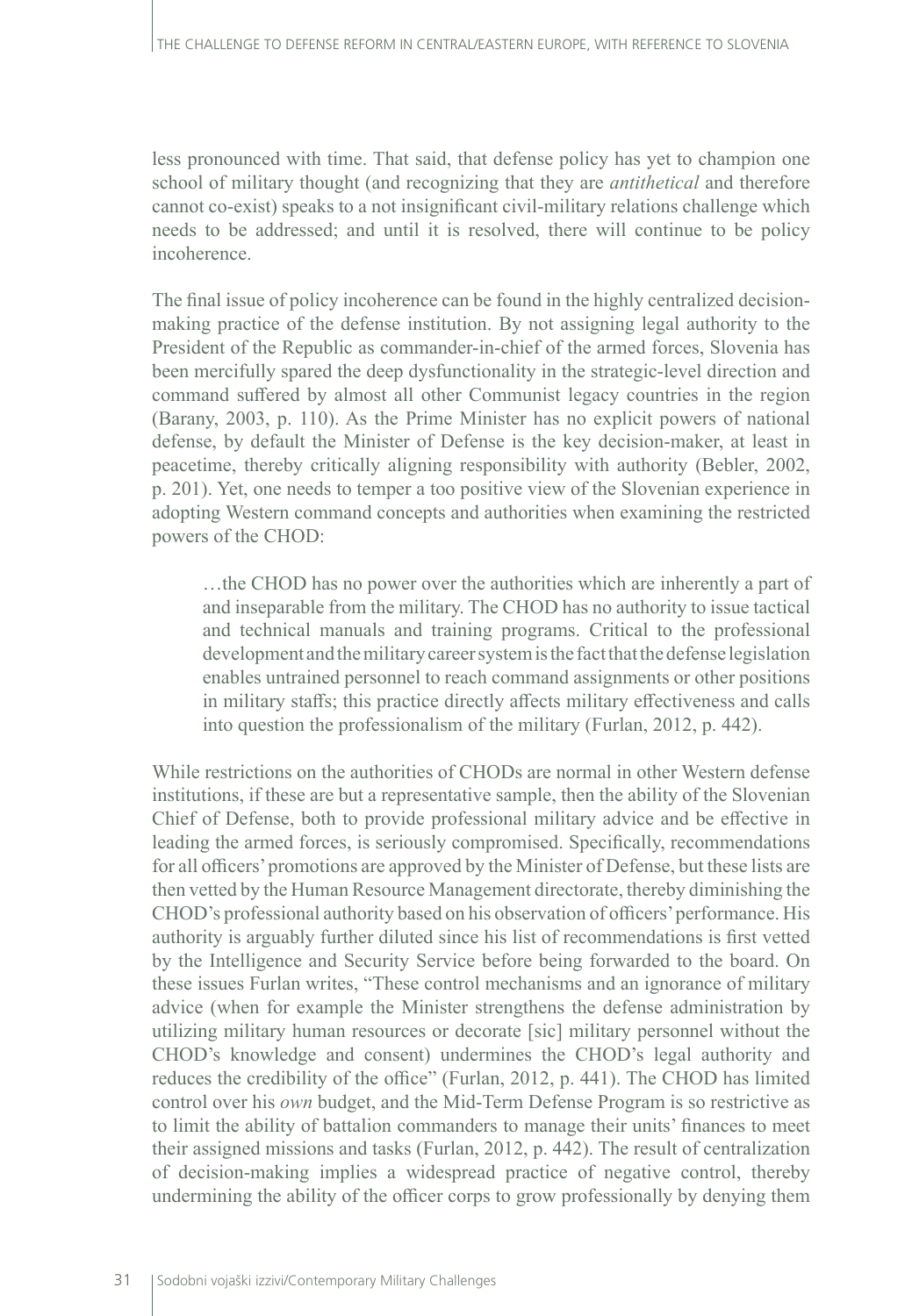the opportunity to operate in demanding command and staff postings requiring a full appreciation of all aspects of the operation of the armed forces, particularly their financial implications and realities.

Despite the development of some sophisticated capabilities and formations, when compared with other post-Communist legacy defense institutions, Slovenia has yet to free itself completely of all of its legacy concepts. As argued *supra*, the result of these influences can be seen in the expression of policy incoherence, which in turn has produced capability incoherence in the armed forces. Arguably, an institutional managerial/command practice that simply must change is the continued practice of centralization of decision-making. Centralization is actually a legacy practice that acts as pathology within the institution, and which restricts the ability of the entire institution to function more effectively and efficiently. Indeed, the practice of centralizing financial decision-making, and not delegating it to those commanders with responsibilities for producing defense outcomes, ensures that they will never reach their full professional potential when they reach higher ranks. Of equal importance is the need to adopt the concept that defense planning must be *driven* by using costed priorities. Ergo, un-costed defense plans must be assessed by officials as constituting *aspirations* and not serious plans. This implies the need for the Planning Branch and the General Staff to become more disciplined in the development of plans that are fully costed. **Conclusion**

> In the end, it is acknowledged that efforts to delegate decision-making downward, and tying policy more closely to financial expenditure through reforming the planning process to produce plans consisting of cost priorities, might not result in increasing defense outcomes and effecting efficiencies. Yet, it is difficult to accept any argument that the continuation of current practices will ever produce defense outcomes which will enable the actual potential of the Slovenian armed forces.

#### **References**

- *1. Barany, Z. D., 2003. The Future of NATO Expansion: Four Case Studies. Cambridge: Cambridge University Press.*
- *2. Bebler, A., 2002. Democratic Control of Armed Forces in Slovenia. In Democratic Control of the Military in Postcommunist Europe: Guarding the Guards, eds. Andrew Cottey, Timothy Edmunds, and Anthony Forster. New York: Palgrave.*
- *3. van Brabant, Koenraad, n.d. Value-for-Money? The Overall Record of Technical Assistance for Institutional and Governance Reform. International Peacebuilding Advisory Team, Effective Advising in Complex and Fragile Situations, Working Paper 1, Geneva.*
- *4. Bucur-Marcu, H., 2010. Defense Institution Building Self-Assessment Kit .Geneva: Geneva Center for Democratic Control Armed Forces.*
- *5. Bulgaria, 2015. Programme for the Development of the Defence Capabilities of the Bulgarian Armed Forces 2020. Sofia: Council of Ministers.*
- *6. Bulgaria, 2010. White Paper on Defence and the Armed Forces of the Republic of Bulgaria. Sofia: Ministry of Defense.*
- *7. Dicke, R. A., Hendrickson, R. C. and Kutz, S., 2014. NATO's Mafia Ally: The Strategic Consequences of Bulgarian Corruption. Comparative Strategy 33, no. 3, pp. 287-298.*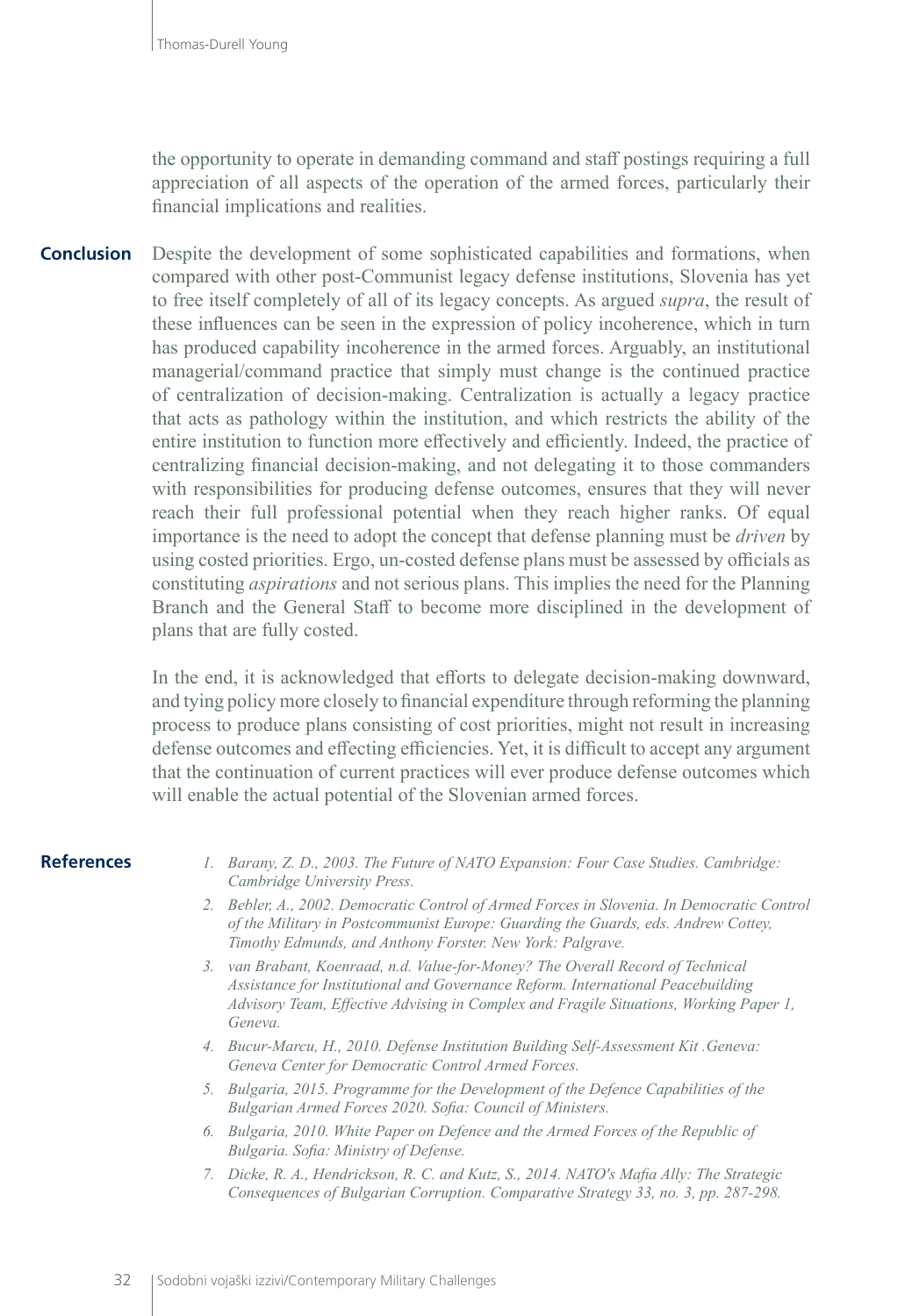- *8. Gasteyger, C., 1991. The Remaking of Eastern Europe's Security. Survival 33, no 2, pp. 111-124.*
- *9. De Gramont, D., 2014. Beyond Magic Bullets in Governance Reform. Washington, D.C.: Carnegie Endowment for International Peace.*
- *10. Furlan, B., 2012. Civilian Control and Military Effectiveness: Slovenia. Armed Forces and Society 39, no. 3, pp. 434-449.*
- *11. The International Institute for Strategic Studies, 2015. The Military Balance 2015. London: Routledge.*
- *12. Jansa, J., 1994. The Making of the Slovenian State, 1988-1992: The Collapse of Yugoslavia. Ljubljana: Mladinska Knjiga Publishing House.*
- *13. Jelusic, L., 2002. Continuity, Restructuring, or Development from Scratch? Dilemmas of Slovenian Defense Reform, 1991-2001. In Post-Cold War Defense Reform: Lessons*  Learned in Europe and the United States, Eds. Istvan Gyarmati and Theodor Winkler. *Washington, DC: Brassey's, Inc.*
- *14. Kotnik, I., 2015. Professionalization of the Slovenian Armed Forces A Goal or a Path? Contemporary Military Challenges 17, no. 4, 11-25.*
- *15. McInnis, K. J. and Lucas, N. J., 2015. What is "Building Partner Capacity?*
- *16. Issues for Congress, R44313. Washington, DC: Congressional Research Service.*
- *17. McNerney, M. J., Jefferson P. M., Zimmerman, S. Rebecca and Klein, A., 2016. SMART Security Cooperation Objectives: Improving DoD Planning and Guidance. Santa Monica, CA: RAND.*
- *18. Malesic, M., 2006. Executive Decisions and Division: Disputing Competences in Civil-Military Relations in Slovenia. In Civil-Military Relations in Europe: Learning from Crisis and Institutional Change, Eds. Born, H., Caparini, M., Haltiner, K. W., and Kuhlmann, J., New York: Routledge.*
- *19. Marshall, J., 2011. Skin in the Game: Partnership in Establishing and Maintaining Global Security and Stability. Washington, DC: National Defense University Press.*
- *20. Michta, A. A., 1997. The Soldier-Citizen: The Politics of the Polish Army after Communism. New York: St. Martin's Press.*
- *21. Mintzberg, H., 1994. The Rise and Fall of Strategic Planning: Reconceiving Roles for Planning, Plans, Planners. New York: Free Press.*
- *22. Naď, J., Majer, M., Šuplata, M., 2015. 75 Solutions for Slovakia's Defence. Bratislava: Central European Policy Institute.*
- *23. Niebuhr, R., 2006. War in Slovenia: Doctrine and Defeat. Journal of Slavic Military Studies 19, no. 3, pp. 489-513.*
- *24. Oakeshott, M., 1991.Rationalization in Politics and Other Essays. Indianapolis: Liberty Fund.*
- *25. Osterman, A., 2014. Republic of Slovenia in NATO: Slovenian Armed Forces Ten Years Later. Contemporary Military Challenges 16, no. 3, pp. 45-61.*
- *26. Pascale, R., Sternin, J., Sternin, M., 2010. The Power of Positive Deviance: How Unlikely Innovators Solve the World's Toughest Problems. Cambridge, MA: Harvard Business Press.*
- *27. Perry, C. M.,Keridis, D.,2004. Defense Reform, Modernization, and Military Cooperation in Southeastern Europe. Herndon, VA: Brassey's Inc.*
- *28. Potocnik, V., 2015. Slovenian Armed Forces Size and Character. Contemporary Military Challenges 17, no.4, pp. 27-46.*
- *29. Ralston, David B., 1990. Importing the European Army: The Introduction of European Military Techniques and Institutions into the Extra-European World, 1600-1914. Chicago: University of Chicago Press.*
- *30. Rand, D. H.,Tankel, S., 2015. Security Cooperation and Assistance: Rethinking the Return on Investment. Washington, DC: Center for a New American Security.*